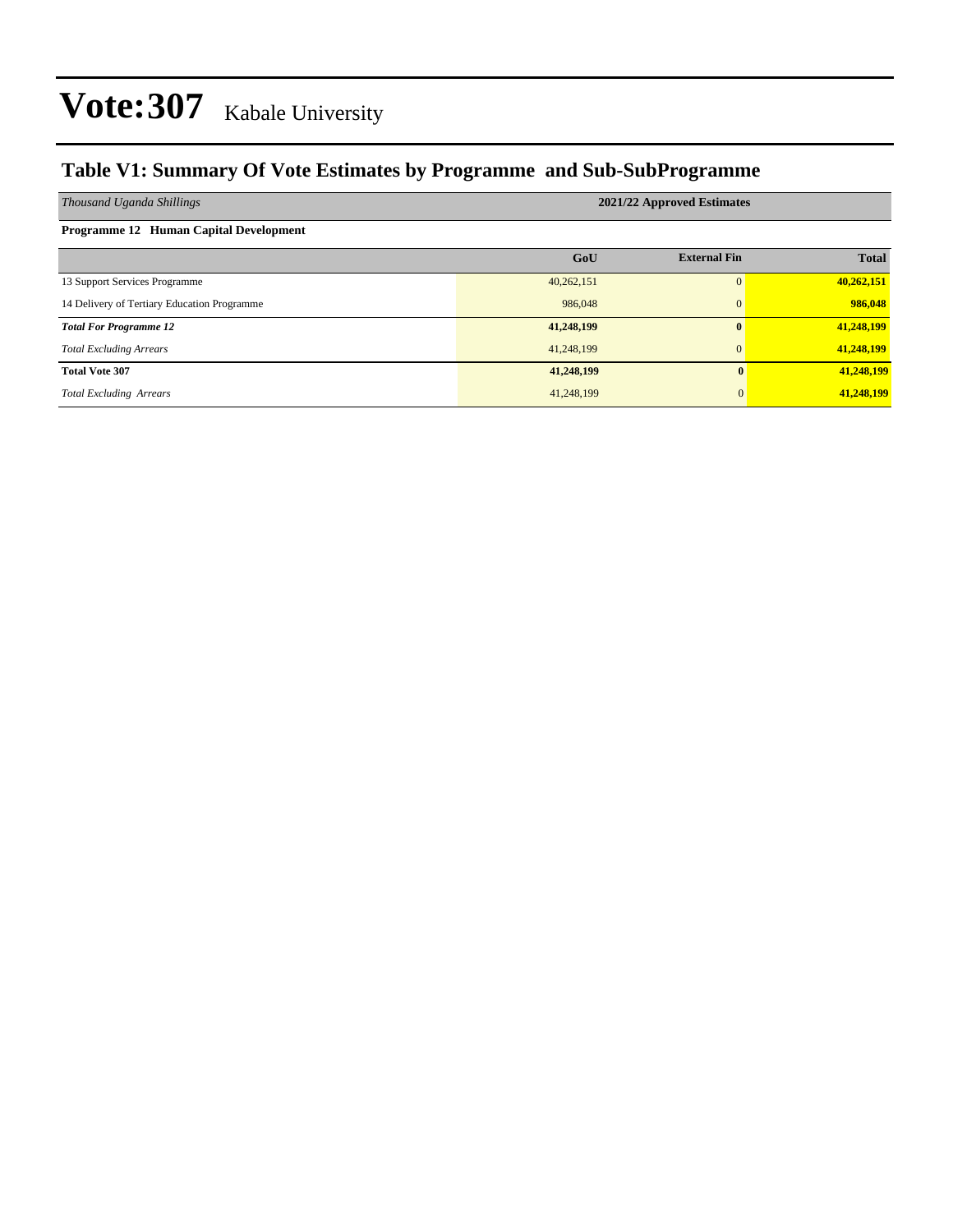### **Table V2: Summary Of Vote Estimates by Sub-SubProgramme,Department and Project**

| Thousand Uganda Shillings                                                 |                  | 2020/21 Approved Budget |                  |              |                | 2021/22 Approved Estimates    |              |
|---------------------------------------------------------------------------|------------------|-------------------------|------------------|--------------|----------------|-------------------------------|--------------|
| <b>Sub-SubProgramme 13 Support Services Programme</b>                     |                  |                         |                  |              |                |                               |              |
| <b>Recurrent Budget Estimates</b>                                         | <b>Wage</b>      | Non-Wage                | <b>AIA</b>       | <b>Total</b> | <b>Wage</b>    | Non-Wage                      | <b>Total</b> |
| 02 Central Administration                                                 | 29,358,360       | 5,387,034               | $\boldsymbol{0}$ | 34,745,394   | 29,358,360     | 5,608,034                     | 34,966,394   |
| 03 Finance and Administration                                             | $\boldsymbol{0}$ | 222,700                 | $\boldsymbol{0}$ | 222,700      | $\mathbf{0}$   | 242,700                       | 242,700      |
| 04 Academic Affairs                                                       | $\boldsymbol{0}$ | 1,332,421               | $\boldsymbol{0}$ | 1,332,421    | $\mathbf{0}$   | 1,451,521                     | 1,451,521    |
| 05 Student Affairs                                                        | $\mathbf{0}$     | 836,000                 | $\boldsymbol{0}$ | 836,000      | $\overline{0}$ | 836,000                       | 836,000      |
| 07 Library Services                                                       | 0                | 213,296                 | $\boldsymbol{0}$ | 213,296      | $\mathbf{0}$   | 213,296                       | 213,296      |
| <b>Total Recurrent Budget Estimates for Sub-</b><br><b>SubProgramme</b>   | 29,358,360       | 7,991,451               | $\bf{0}$         | 37,349,811   | 29,358,360     | 8,351,551                     | 37,709,911   |
| Development Budget Estimates                                              | <b>GoU Dev't</b> | <b>External Fin</b>     | <b>AIA</b>       | <b>Total</b> |                | <b>GoU Dev't External Fin</b> | <b>Total</b> |
| 1418 Support to Kabale University Infrastructure<br>Development           | 1,132,000        | $\boldsymbol{0}$        | $\boldsymbol{0}$ | 1,132,000    | 2,000,000      | $\mathbf{0}$                  | 2,000,000    |
| 1605 Retooling of Kabale University                                       | 550,240          | $\boldsymbol{0}$        | $\boldsymbol{0}$ | 550,240      | 552,240        | $\mathbf{0}$                  | 552,240      |
| <b>Total Development Budget Estimates for Sub-</b><br><b>SubProgramme</b> | 1,682,240        | $\bf{0}$                | $\bf{0}$         | 1,682,240    | 2,552,240      | $\bf{0}$                      | 2,552,240    |
|                                                                           | GoU              | <b>External Fin</b>     | <b>AIA</b>       | <b>Total</b> | GoU            | <b>External Fin</b>           | <b>Total</b> |
| <b>Total For Sub-SubProgramme 13</b>                                      | 39,032,051       | $\bf{0}$                | $\bf{0}$         | 39,032,051   | 40,262,151     | $\bf{0}$                      | 40,262,151   |
| <b>Total Excluding Arrears</b>                                            | 39,032,051       | $\boldsymbol{0}$        | $\boldsymbol{0}$ | 39,032,051   | 40,262,151     | $\mathbf{0}$                  | 40,262,151   |
| Sub-SubProgramme 14 Delivery of Tertiary Education Programme              |                  |                         |                  |              |                |                               |              |
| <b>Recurrent Budget Estimates</b>                                         | Wage             | Non-Wage                | <b>AIA</b>       | <b>Total</b> | <b>Wage</b>    | Non-Wage                      | <b>Total</b> |
| 08 Faculty of Education                                                   | $\mathbf{0}$     | 33,200                  | $\boldsymbol{0}$ | 33,200       | $\mathbf{0}$   | 33,200                        | 33,200       |
| 09 Faculty of Science                                                     | $\bf{0}$         | 97,029                  | $\boldsymbol{0}$ | 97,029       | $\mathbf{0}$   | 97,029                        | 97,029       |
| 10 Faculty of Arts and Social Sciences                                    | 0                | 37,937                  | $\boldsymbol{0}$ | 37,937       | $\mathbf{0}$   | 37,937                        | 37,937       |
| 11 Faculty of Computing, Library and Information Science                  | $\mathbf{0}$     | 70,343                  | $\boldsymbol{0}$ | 70,343       | $\mathbf{0}$   | 70,343                        | 70,343       |
| 12 Faculty of Engineering, Technology, Applied Design &<br>Fine Art       | 0                | 159,848                 | $\boldsymbol{0}$ | 159,848      | $\mathbf{0}$   | 159,848                       | 159,848      |
| 13 School of Medicine                                                     | $\bf{0}$         | 239,986                 | $\boldsymbol{0}$ | 239,986      | $\mathbf{0}$   | 239,986                       | 239,986      |
| 14 Institute of Language Studies                                          | 0                | 39,399                  | $\boldsymbol{0}$ | 39,399       | $\mathbf{0}$   | 39,299                        | 39,299       |
| 15 Faculty of Economics and Management Science                            | 0                | 56,906                  | $\boldsymbol{0}$ | 56,906       | $\mathbf{0}$   | 56,906                        | 56,906       |
| 16 Faculty of Agriculturd and Environmental Sciences                      | $\bf{0}$         | 93,100                  | $\boldsymbol{0}$ | 93,100       | $\mathbf{0}$   | 93,100                        | 93,100       |
| 18 Directorate of Research and Publication                                | $\boldsymbol{0}$ | 158,400                 | $\boldsymbol{0}$ | 158,400      | $\mathbf{0}$   | 158,400                       | 158,400      |
| <b>Total Recurrent Budget Estimates for Sub-</b><br><b>SubProgramme</b>   |                  | 986,148                 | $\bf{0}$         | 986,148      | $\bf{0}$       | 986,048                       | 986,048      |
|                                                                           |                  | <b>GoU</b> External Fin | <b>AIA</b>       | <b>Total</b> | GoU            | <b>External Fin</b>           | <b>Total</b> |
| <b>Total For Sub-SubProgramme 14</b>                                      | 986,148          | $\pmb{0}$               | $\bf{0}$         | 986,148      | 986,048        | $\boldsymbol{0}$              | 986,048      |
| <b>Total Excluding Arrears</b>                                            | 986,148          | $\boldsymbol{0}$        | $\bf{0}$         | 986,148      | 986,048        | $\boldsymbol{0}$              | 986,048      |
| <b>Total Vote 307</b>                                                     | 40,018,199       | $\pmb{0}$               | $\bf{0}$         | 40,018,199   | 41,248,199     | $\boldsymbol{0}$              | 41,248,199   |
| <b>Total Excluding Arrears</b>                                            | 40,018,199       | $\boldsymbol{0}$        | $\boldsymbol{0}$ | 40,018,199   | 41,248,199     | $\mathbf{0}$                  | 41,248,199   |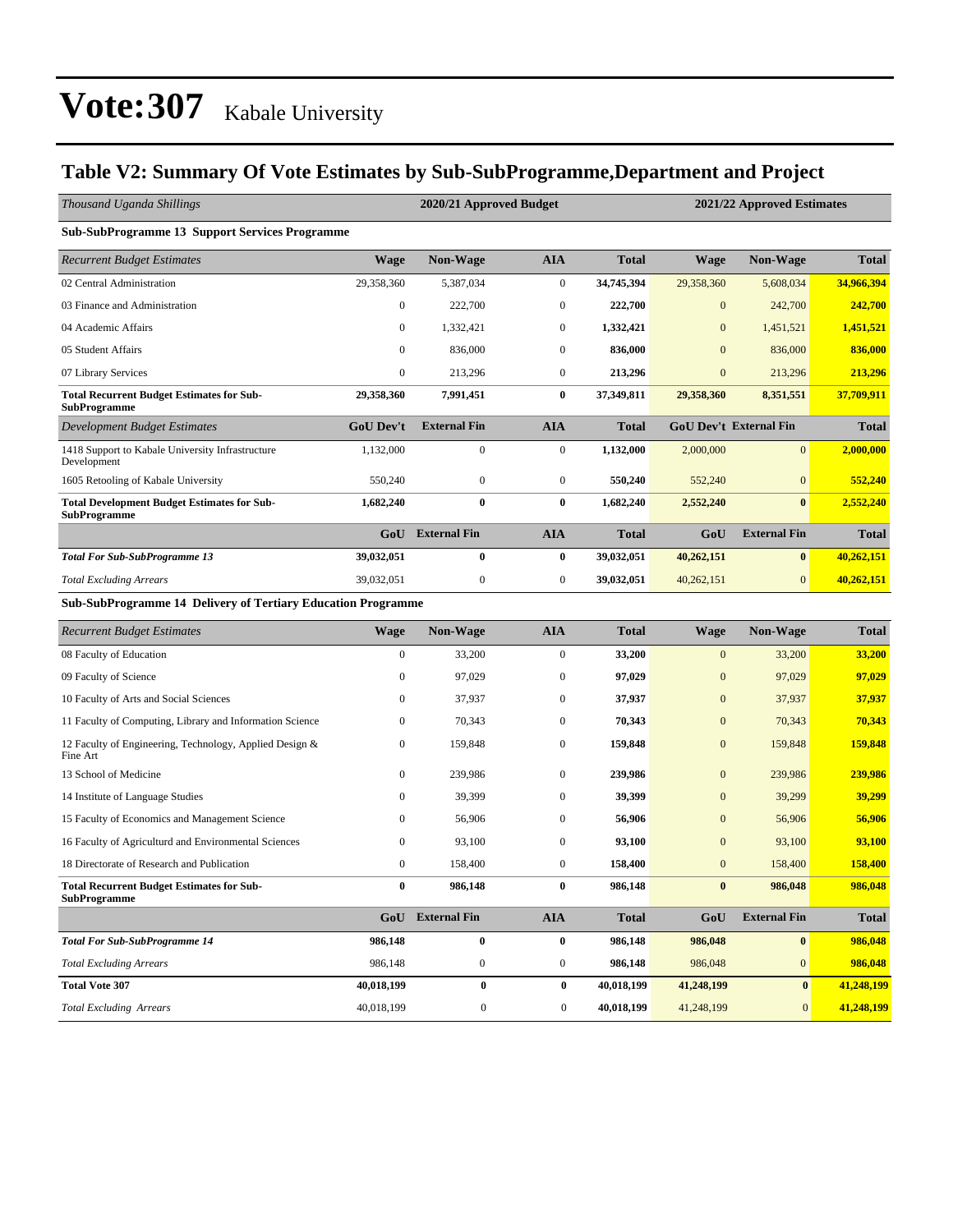### **Table V3: Summary Vote Estimates by Item**

| Thousand Uganda Shillings                                   |            | 2020/21 Approved Budget<br>2021/22 Approved Estimates |          |            |                  |                     |              |
|-------------------------------------------------------------|------------|-------------------------------------------------------|----------|------------|------------------|---------------------|--------------|
|                                                             | GoU        | <b>External Fin</b>                                   | AIA      | Total      | GoU              | <b>External Fin</b> | <b>Total</b> |
| <b>Employees, Goods and Services (Outputs Provided)</b>     | 38,225,959 | $\bf{0}$                                              | $\bf{0}$ | 38,225,959 | 38,585,959       | $\bf{0}$            | 38,585,959   |
| 211101 General Staff Salaries                               | 29,358,360 | $\bf{0}$                                              | $\bf{0}$ | 29,358,360 | 29,358,360       | $\bf{0}$            | 29,358,360   |
| 211103 Allowances (Inc. Casuals, Temporary)                 | 1,371,961  | 0                                                     | $\bf{0}$ | 1,371,961  | 1,449,915        | $\bf{0}$            | 1,449,915    |
| 212101 Social Security Contributions                        | 2,578,399  | 0                                                     | $\bf{0}$ | 2,578,399  | 2,578,399        | $\bf{0}$            | 2,578,399    |
| 213001 Medical expenses (To employees)                      | 5,000      | 0                                                     | $\bf{0}$ | 5,000      | 5,000            | $\bf{0}$            | 5,000        |
| 213002 Incapacity, death benefits and funeral expenses      | 24,000     | 0                                                     | $\bf{0}$ | 24,000     | 34,000           | $\bf{0}$            | 34,000       |
| 213004 Gratuity Expenses                                    | 286,381    | $\bf{0}$                                              | $\bf{0}$ | 286,381    | 286,381          | $\bf{0}$            | 286,381      |
| 221001 Advertising and Public Relations                     | 136,399    | 0                                                     | $\bf{0}$ | 136,399    | 220,399          | $\bf{0}$            | 220,399      |
| 221002 Workshops and Seminars                               | 232,189    | 0                                                     | $\bf{0}$ | 232,189    | 1,789            | $\bf{0}$            | 1,789        |
| 221003 Staff Training                                       | 110,000    | 0                                                     | $\bf{0}$ | 110,000    | 110,000          | $\bf{0}$            | 110,000      |
| 221005 Hire of Venue (chairs, projector, etc)               | 170,000    | 0                                                     | $\bf{0}$ | 170,000    | 50,000           | $\bf{0}$            | 50,000       |
| 221006 Commissions and related charges                      | 427,911    | $\bf{0}$                                              | $\bf{0}$ | 427,911    | 402,911          | $\bf{0}$            | 402,911      |
| 221007 Books, Periodicals & Newspapers                      | 161,995    | 0                                                     | $\bf{0}$ | 161,995    | 161,995          | $\bf{0}$            | 161,995      |
| 221008 Computer supplies and Information Technology<br>(TT) | 111,796    | $\bf{0}$                                              | $\bf{0}$ | 111,796    | 133,556          | $\bf{0}$            | 133,556      |
| 221009 Welfare and Entertainment                            | 193,500    | $\bf{0}$                                              | $\bf{0}$ | 193,500    | 307,929          | $\bf{0}$            | 307,929      |
| 221011 Printing, Stationery, Photocopying and Binding       | 350,100    | 0                                                     | $\bf{0}$ | 350,100    | 471,136          | $\bf{0}$            | 471,136      |
| 221012 Small Office Equipment                               | 5,120      | 0                                                     | $\bf{0}$ | 5,120      | 7,250            | $\bf{0}$            | 7,250        |
| 221016 IFMS Recurrent costs                                 | 8,900      | $\bf{0}$                                              | $\bf{0}$ | 8,900      | 8,900            | $\bf{0}$            | 8,900        |
| 221017 Subscriptions                                        | 71,955     | 0                                                     | $\bf{0}$ | 71,955     | 71,955           | $\bf{0}$            | 71,955       |
| 221020 IPPS Recurrent Costs                                 | 5,000      | $\bf{0}$                                              | 0        | 5,000      | 5,000            | $\bf{0}$            | 5,000        |
| 222001 Telecommunications                                   | 100,501    | 0                                                     | $\bf{0}$ | 100,501    | 100,501          | $\bf{0}$            | 100,501      |
| 222002 Postage and Courier                                  | 500        | 0                                                     | $\bf{0}$ | 500        | 500              | $\bf{0}$            | 500          |
| 222003 Information and communications technology<br>(ICT)   | 200,000    | $\bf{0}$                                              | $\bf{0}$ | 200,000    | 200,000          | $\bf{0}$            | 200,000      |
| 223003 Rent – (Produced Assets) to private entities         | 70,000     | $\bf{0}$                                              | $\bf{0}$ | 70,000     | 210,000          | $\bf{0}$            | 210,000      |
| 223004 Guard and Security services                          | 63,693     | 0                                                     | 0        | 63,693     | 63,693           | $\bf{0}$            | 63,693       |
| 223005 Electricity                                          | 56,001     | 0                                                     | $\bf{0}$ | 56,001     | 56,001           | $\bf{0}$            | 56,001       |
| 223006 Water                                                | 25,000     | 0                                                     | $\bf{0}$ | 25,000     | 30,000           | $\bf{0}$            | 30,000       |
| 223007 Other Utilities- (fuel, gas, firewood, charcoal)     | 8,900      | $\bf{0}$                                              | $\bf{0}$ | 8,900      | 8,900            | $\bf{0}$            | 8,900        |
| 224001 Medical Supplies                                     | 489,576    | 0                                                     | $\bf{0}$ | 489,576    | 556,147          | $\bf{0}$            | 556,147      |
| 224004 Cleaning and Sanitation                              | 225,000    | $\bf{0}$                                              | $\bf{0}$ | 225,000    | 300,000          | $\bf{0}$            | 300,000      |
| 224005 Uniforms, Beddings and Protective Gear               | 25,000     | $\bf{0}$                                              | $\bf{0}$ | 25,000     | 29,600           | $\bf{0}$            | 29,600       |
| 225001 Consultancy Services- Short term                     | 30,000     | 0                                                     | $\bf{0}$ | 30,000     | 30,000           | $\bf{0}$            | 30,000       |
| 226001 Insurances                                           | 15,000     | 0                                                     | $\bf{0}$ | 15,000     | 15,000           | $\bf{0}$            | 15,000       |
| 226002 Licenses                                             | 700        | $\bf{0}$                                              | $\bf{0}$ | 700        | 700              | $\bf{0}$            | 700          |
| 227001 Travel inland                                        | 826,292    | $\bf{0}$                                              | $\bf{0}$ | 826,292    | 849,212          | $\bf{0}$            | 849,212      |
| 227002 Travel abroad                                        | 50,000     | $\bf{0}$                                              | $\bf{0}$ | 50,000     | $\boldsymbol{0}$ | $\bf{0}$            | $\bf{0}$     |
| 227003 Carriage, Haulage, Freight and transport hire        | 500        | 0                                                     | $\bf{0}$ | 500        | 500              | $\bf{0}$            | 500          |
| 227004 Fuel, Lubricants and Oils                            | 250,222    | 0                                                     | $\bf{0}$ | 250,222    | 250,222          | $\bf{0}$            | 250,222      |
| 228001 Maintenance - Civil                                  | 64,998     | $\bf{0}$                                              | $\bf{0}$ | 64,998     | 104,998          | $\bf{0}$            | 104,998      |
| 228002 Maintenance - Vehicles                               | 90,111     | $\bf{0}$                                              | $\bf{0}$ | 90,111     | 90,111           | $\bf{0}$            | 90,111       |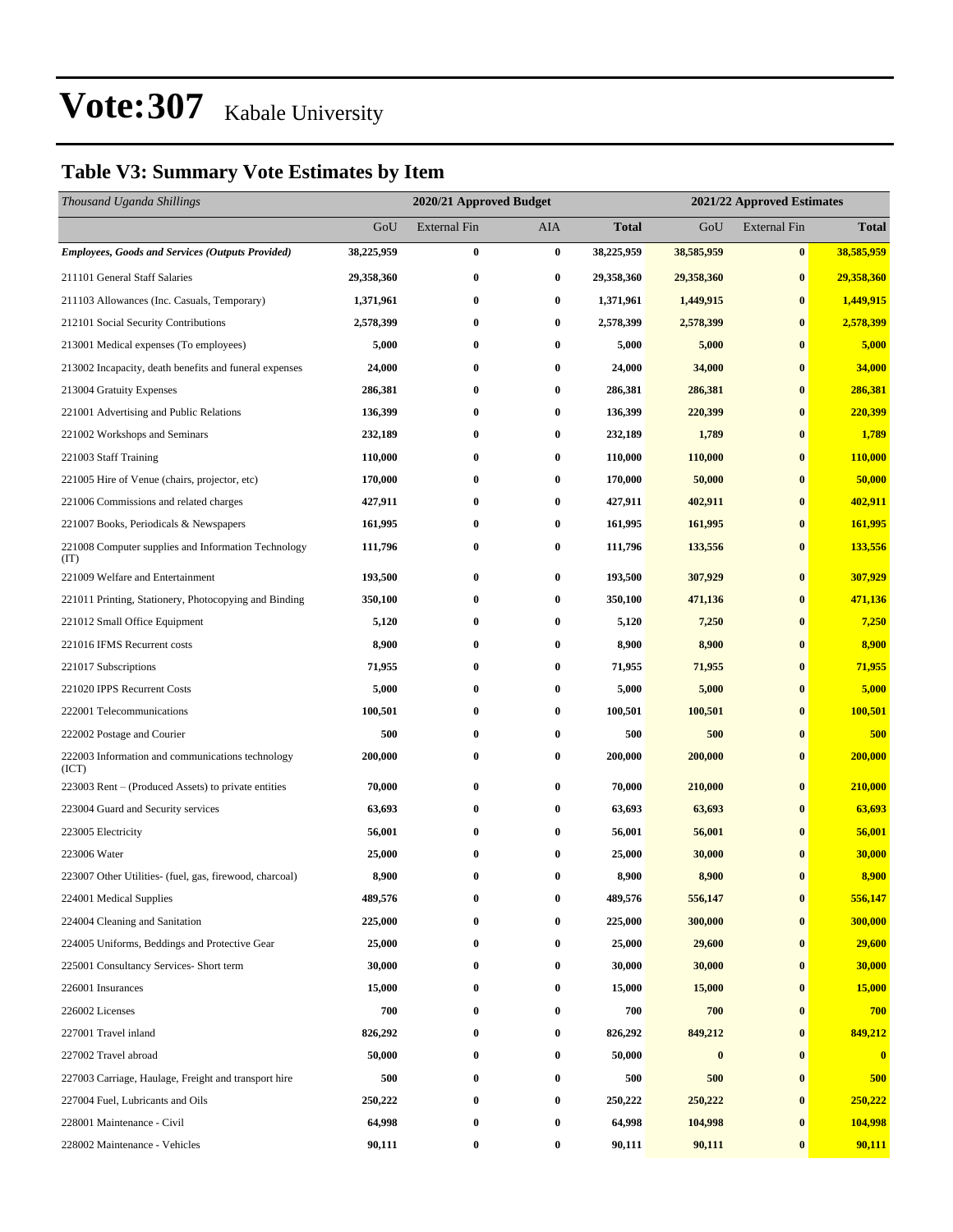| 228003 Maintenance – Machinery, Equipment &<br>Furniture | 10,000     | $\bf{0}$     | $\bf{0}$       | 10,000     | 10,000     | $\bf{0}$     | 10,000     |
|----------------------------------------------------------|------------|--------------|----------------|------------|------------|--------------|------------|
| 228004 Maintenance – Other                               | 5,000      | $\bf{0}$     | $\bf{0}$       | 5,000      | 5,000      | $\bf{0}$     | 5,000      |
| 282102 Fines and Penalties/ Court wards                  | 9,999      | $\bf{0}$     | $\bf{0}$       | 9,999      | 9,999      | $\bf{0}$     | 9,999      |
| <b>Grants, Transfers and Subsides (Outputs Funded)</b>   | 110,000    | $\bf{0}$     | $\bf{0}$       | 110,000    | 110,000    | $\bf{0}$     | 110,000    |
| 263104 Transfers to other govt. Units (Current)          | 110,000    | $\bf{0}$     | $\bf{0}$       | 110,000    | 110,000    | $\bf{0}$     | 110,000    |
| <b>Investment (Capital Purchases)</b>                    | 1,682,240  | $\bf{0}$     | $\bf{0}$       | 1,682,240  | 2,552,240  | $\bf{0}$     | 2,552,240  |
| 312101 Non-Residential Buildings                         | 1,132,000  | $\bf{0}$     | $\bf{0}$       | 1,132,000  | 2,000,000  | $\bf{0}$     | 2,000,000  |
| 312202 Machinery and Equipment                           | 328,240    | $\bf{0}$     | $\bf{0}$       | 328,240    | 330,240    | $\bf{0}$     | 330,240    |
| 312203 Furniture & Fixtures                              | 157,000    | $\bf{0}$     | $\bf{0}$       | 157,000    | 157,000    | $\bf{0}$     | 157,000    |
| 312213 ICT Equipment                                     | 65,000     | $\bf{0}$     | $\bf{0}$       | 65,000     | 65,000     | $\bf{0}$     | 65,000     |
| <b>Grand Total Vote 307</b>                              | 40,018,199 | $\bf{0}$     | $\bf{0}$       | 40,018,199 | 41,248,199 | $\bf{0}$     | 41,248,199 |
| <b>Total Excluding Arrears</b>                           | 40,018,199 | $\mathbf{0}$ | $\overline{0}$ | 40,018,199 | 41,248,199 | $\mathbf{0}$ | 41,248,199 |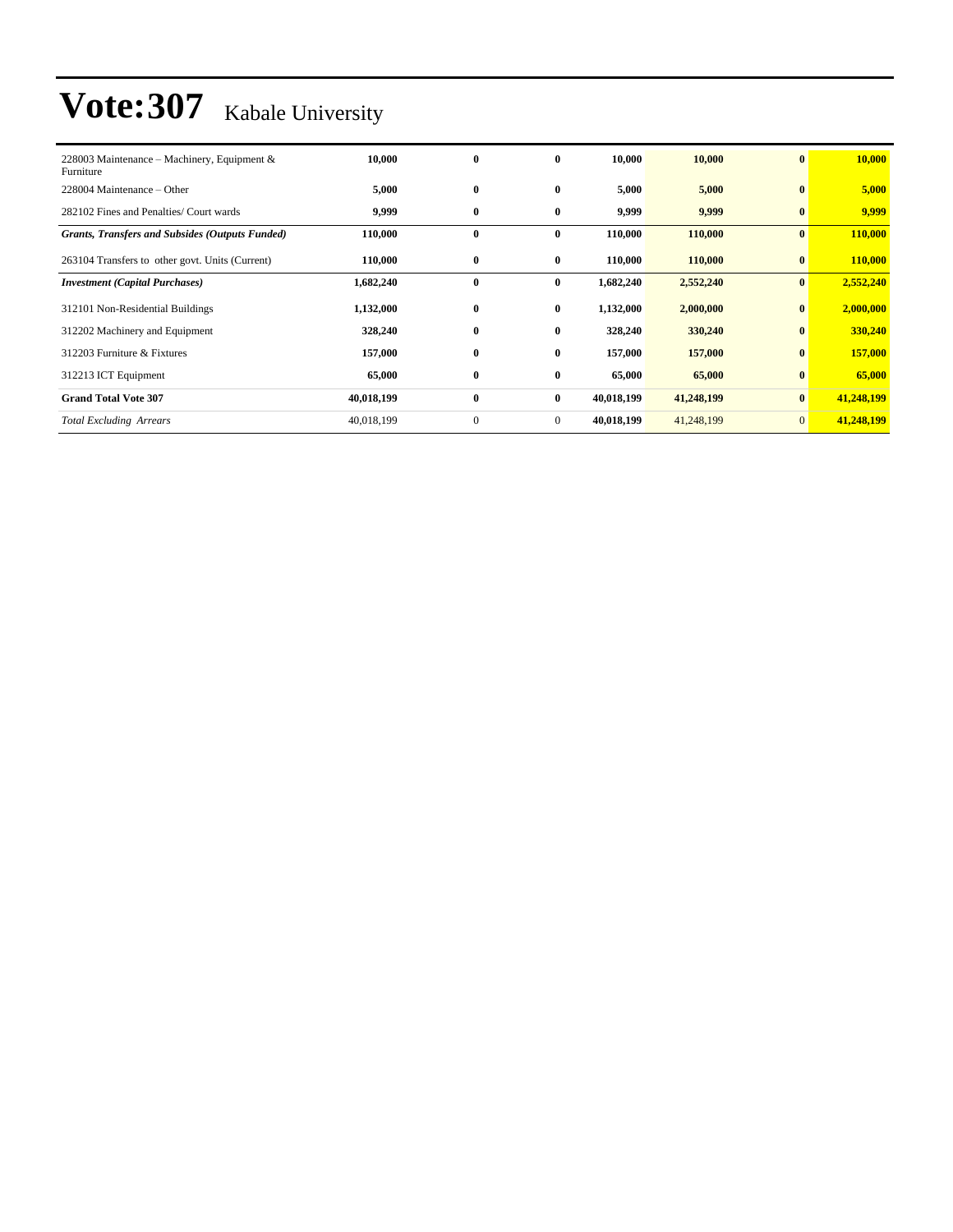### **Table V4: Detailed Estimates by Sub-SubProgramme, Department,Project and Budget Output and Item**

### *Sub-SubProgrammme 13 Support Services Programme*

*Recurrent Budget Estimates*

#### **Department 02 Central Administration**

| Thousand Uganda Shillings                                |                  | 2020/21 Approved Budget |                  |              | 2021/22 Approved Estimates |              |              |  |
|----------------------------------------------------------|------------------|-------------------------|------------------|--------------|----------------------------|--------------|--------------|--|
| <b>Outputs Provided</b>                                  | Wage             | Non Wage                | AIA              | <b>Total</b> | Wage                       | Non Wage     | <b>Total</b> |  |
| <b>Budget Output 071301 Administrative Services</b>      |                  |                         |                  |              |                            |              |              |  |
| 211101 General Staff Salaries                            | 29,358,360       | $\boldsymbol{0}$        | $\boldsymbol{0}$ | 29,358,360   | 29,358,360                 | $\mathbf{0}$ | 29,358,360   |  |
| 211103 Allowances (Inc. Casuals, Temporary)              | $\boldsymbol{0}$ | 456,001                 | $\boldsymbol{0}$ | 456,001      | $\mathbf{0}$               | 606,001      | 606,001      |  |
| 212101 Social Security Contributions                     | $\boldsymbol{0}$ | 2,578,399               | $\boldsymbol{0}$ | 2,578,399    | $\mathbf{0}$               | 2,578,399    | 2,578,399    |  |
| 213001 Medical expenses (To employees)                   | $\boldsymbol{0}$ | 5,000                   | $\boldsymbol{0}$ | 5,000        | $\mathbf{0}$               | 5,000        | 5,000        |  |
| 213002 Incapacity, death benefits and funeral expenses   | $\boldsymbol{0}$ | 24,000                  | $\boldsymbol{0}$ | 24,000       | $\mathbf{0}$               | 34,000       | 34,000       |  |
| 213004 Gratuity Expenses                                 | $\boldsymbol{0}$ | 286,381                 | $\boldsymbol{0}$ | 286,381      | $\mathbf{0}$               | 286,381      | 286,381      |  |
| 221001 Advertising and Public Relations                  | $\boldsymbol{0}$ | 70,013                  | $\boldsymbol{0}$ | 70,013       | $\mathbf{0}$               | 70,013       | 70,013       |  |
| 221002 Workshops and Seminars                            | $\boldsymbol{0}$ | 25,000                  | $\boldsymbol{0}$ | 25,000       | $\mathbf{0}$               | 1,000        | 1,000        |  |
| 221003 Staff Training                                    | $\boldsymbol{0}$ | 40,000                  | $\boldsymbol{0}$ | 40,000       | $\mathbf{0}$               | 40,000       | 40,000       |  |
| 221006 Commissions and related charges                   | $\boldsymbol{0}$ | 427,911                 | $\boldsymbol{0}$ | 427,911      | $\boldsymbol{0}$           | 402,911      | 402,911      |  |
| 221008 Computer supplies and Information Technology (IT) | $\boldsymbol{0}$ | 20,000                  | $\boldsymbol{0}$ | 20,000       | $\mathbf{0}$               | 20,000       | 20,000       |  |
| 221009 Welfare and Entertainment                         | $\mathbf{0}$     | 40,000                  | $\boldsymbol{0}$ | 40,000       | $\mathbf{0}$               | 50,000       | 50,000       |  |
| 221011 Printing, Stationery, Photocopying and Binding    | $\boldsymbol{0}$ | 70,000                  | $\boldsymbol{0}$ | 70,000       | $\mathbf{0}$               | 70,000       | 70,000       |  |
| 221012 Small Office Equipment                            | $\boldsymbol{0}$ | 500                     | $\boldsymbol{0}$ | 500          | $\mathbf{0}$               | 500          | 500          |  |
| 221017 Subscriptions                                     | $\boldsymbol{0}$ | 41,954                  | $\boldsymbol{0}$ | 41,954       | $\mathbf{0}$               | 41,954       | 41,954       |  |
| 221020 IPPS Recurrent Costs                              | $\boldsymbol{0}$ | 5,000                   | $\boldsymbol{0}$ | 5,000        | $\mathbf{0}$               | 5,000        | 5,000        |  |
| 222001 Telecommunications                                | $\boldsymbol{0}$ | 100,501                 | $\boldsymbol{0}$ | 100,501      | $\mathbf{0}$               | 100,501      | 100,501      |  |
| 222003 Information and communications technology (ICT)   | $\boldsymbol{0}$ | 200,000                 | $\boldsymbol{0}$ | 200,000      | $\mathbf{0}$               | 200,000      | 200,000      |  |
| 223004 Guard and Security services                       | $\boldsymbol{0}$ | 63,693                  | $\boldsymbol{0}$ | 63,693       | $\mathbf{0}$               | 63,693       | 63,693       |  |
| 223005 Electricity                                       | $\boldsymbol{0}$ | 56,001                  | $\boldsymbol{0}$ | 56,001       | $\mathbf{0}$               | 56,001       | 56,001       |  |
| 223006 Water                                             | $\boldsymbol{0}$ | 25,000                  | $\boldsymbol{0}$ | 25,000       | $\mathbf{0}$               | 30,000       | 30,000       |  |
| 223007 Other Utilities- (fuel, gas, firewood, charcoal)  | $\boldsymbol{0}$ | 8,900                   | $\boldsymbol{0}$ | 8,900        | $\mathbf{0}$               | 8,900        | 8,900        |  |
| 224001 Medical Supplies                                  | $\boldsymbol{0}$ | $\mathbf{0}$            | $\boldsymbol{0}$ | $\bf{0}$     | $\mathbf{0}$               | 30,000       | 30,000       |  |
| 224004 Cleaning and Sanitation                           | $\boldsymbol{0}$ | 225,000                 | $\boldsymbol{0}$ | 225,000      | $\mathbf{0}$               | 300,000      | 300,000      |  |
| 225001 Consultancy Services- Short term                  | $\boldsymbol{0}$ | 30,000                  | $\boldsymbol{0}$ | 30,000       | $\mathbf{0}$               | 30,000       | 30,000       |  |
| 227001 Travel inland                                     | $\boldsymbol{0}$ | 106,950                 | $\boldsymbol{0}$ | 106,950      | $\mathbf{0}$               | 106,950      | 106,950      |  |
| 227002 Travel abroad                                     | $\boldsymbol{0}$ | 50,000                  | $\boldsymbol{0}$ | 50,000       | $\mathbf{0}$               | $\mathbf{0}$ | $\bf{0}$     |  |
| 227003 Carriage, Haulage, Freight and transport hire     | $\mathbf{0}$     | 500                     | $\boldsymbol{0}$ | 500          | $\mathbf{0}$               | 500          | 500          |  |
| 227004 Fuel, Lubricants and Oils                         | $\mathbf{0}$     | 250,222                 | $\boldsymbol{0}$ | 250,222      | $\mathbf{0}$               | 250,222      | 250,222      |  |
| 228001 Maintenance - Civil                               | $\boldsymbol{0}$ | 64,998                  | $\boldsymbol{0}$ | 64,998       | $\mathbf{0}$               | 104,998      | 104,998      |  |
| 228002 Maintenance - Vehicles                            | $\boldsymbol{0}$ | 90,111                  | $\boldsymbol{0}$ | 90,111       | $\mathbf{0}$               | 90,111       | 90,111       |  |
| 228003 Maintenance – Machinery, Equipment & Furniture    | $\boldsymbol{0}$ | 10,000                  | $\boldsymbol{0}$ | 10,000       | $\mathbf{0}$               | 10,000       | 10,000       |  |
| 228004 Maintenance - Other                               | $\boldsymbol{0}$ | 5,000                   | $\overline{0}$   | 5,000        | $\boldsymbol{0}$           | 5,000        | 5,000        |  |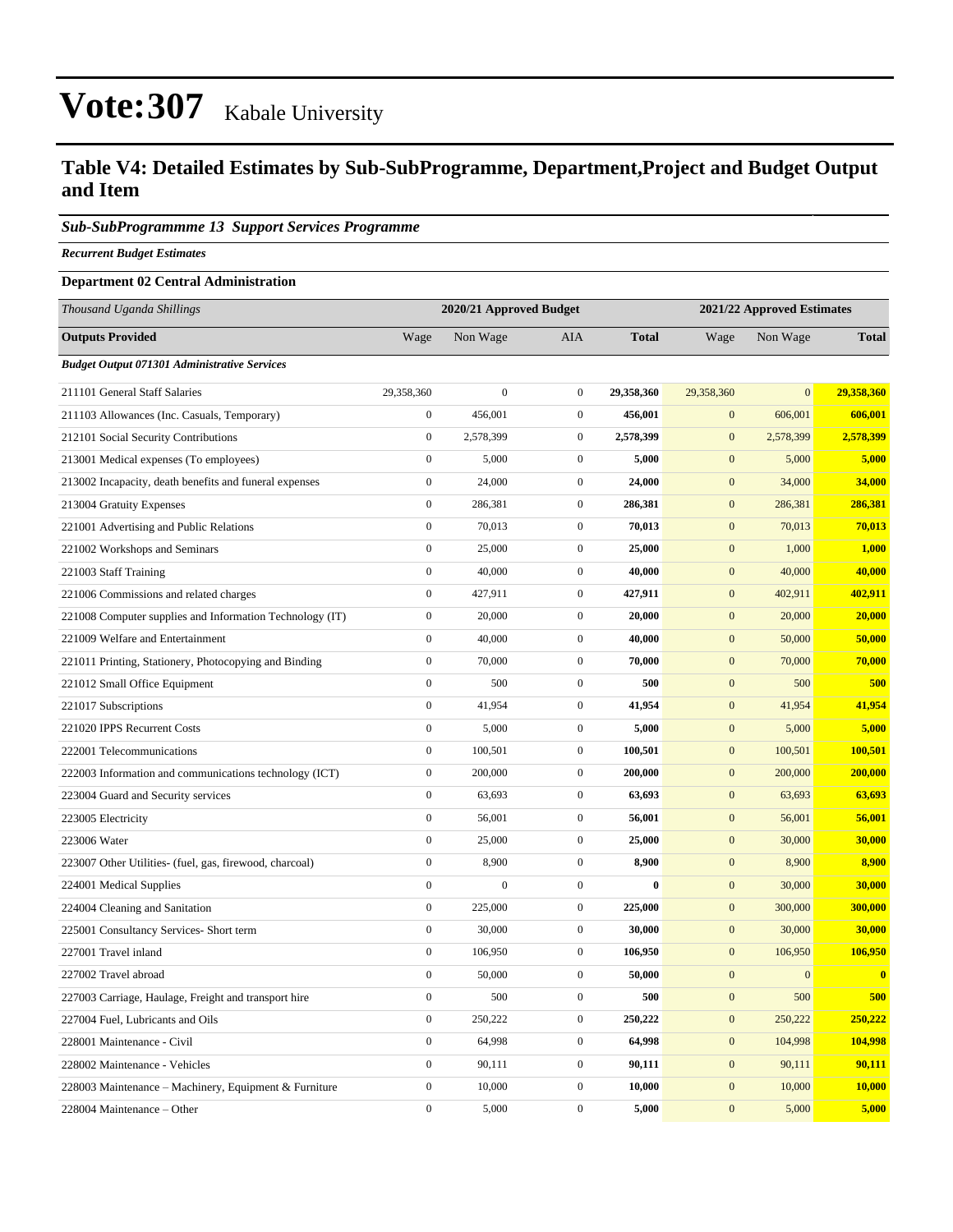| 282102 Fines and Penalties/ Court wards |                                       | $\Omega$   | 9,999     | 9.999      | 0          | 9,999     | 9,999      |
|-----------------------------------------|---------------------------------------|------------|-----------|------------|------------|-----------|------------|
|                                         | <b>Total Cost of Budget Output 01</b> | 29,358,360 | 5,387,034 | 34,745,394 | 29,358,360 | 5,608,034 | 34,966,394 |
|                                         | <b>Total Cost Of Outputs Provided</b> | 29,358,360 | 5,387,034 | 34,745,394 | 29,358,360 | 5,608,034 | 34,966,394 |
| <b>Total Cost for Department 02</b>     |                                       | 29.358.360 | 5,387,034 | 34,745,394 | 29,358,360 | 5,608,034 | 34,966,394 |
| <b>Total Excluding Arrears</b>          |                                       | 29,358,360 | 5,387,034 | 34,745,394 | 29,358,360 | 5,608,034 | 34,966,394 |

### **Department 03 Finance and Administration**

| Thousand Uganda Shillings                                                |                | 2020/21 Approved Budget |                |              | 2021/22 Approved Estimates |              |              |  |
|--------------------------------------------------------------------------|----------------|-------------------------|----------------|--------------|----------------------------|--------------|--------------|--|
| <b>Outputs Provided</b>                                                  | Wage           | Non Wage                | <b>AIA</b>     | <b>Total</b> | Wage                       | Non Wage     | <b>Total</b> |  |
| <b>Budget Output 071302 Financial Management and Accounting Services</b> |                |                         |                |              |                            |              |              |  |
| 211103 Allowances (Inc. Casuals, Temporary)                              | $\overline{0}$ | 24,000                  | $\mathbf{0}$   | 24,000       | $\mathbf{0}$               | 24,000       | 24,000       |  |
| 221002 Workshops and Seminars                                            | $\mathbf{0}$   | 22,000                  | 0              | 22,000       | $\boldsymbol{0}$           | $\mathbf{0}$ | $\bf{0}$     |  |
| 221008 Computer supplies and Information Technology (IT)                 | $\mathbf{0}$   | 15,000                  | $\overline{0}$ | 15,000       | $\mathbf{0}$               | 15,000       | 15,000       |  |
| 221009 Welfare and Entertainment                                         | $\mathbf{0}$   | 15,000                  | $\overline{0}$ | 15,000       | $\mathbf{0}$               | 26,000       | 26,000       |  |
| 221011 Printing, Stationery, Photocopying and Binding                    | $\mathbf{0}$   | 68,300                  | $\Omega$       | 68,300       | $\mathbf{0}$               | 68,300       | 68,300       |  |
| 221012 Small Office Equipment                                            | $\mathbf{0}$   | 300                     | $\overline{0}$ | 300          | $\boldsymbol{0}$           | 300          | 300          |  |
| 221016 IFMS Recurrent costs                                              | $\mathbf{0}$   | 8,900                   | $\overline{0}$ | 8,900        | $\mathbf{0}$               | 8,900        | 8,900        |  |
| 221017 Subscriptions                                                     | $\overline{0}$ | 3,000                   | $\overline{0}$ | 3,000        | $\mathbf{0}$               | 3,000        | 3,000        |  |
| 222002 Postage and Courier                                               | $\mathbf{0}$   | 500                     | $\overline{0}$ | 500          | $\mathbf{0}$               | 500          | 500          |  |
| 226001 Insurances                                                        | $\mathbf{0}$   | 15,000                  | $\overline{0}$ | 15,000       | $\boldsymbol{0}$           | 15,000       | 15,000       |  |
| 226002 Licenses                                                          | $\mathbf{0}$   | 700                     | $\overline{0}$ | 700          | $\boldsymbol{0}$           | 700          | 700          |  |
| 227001 Travel inland                                                     | $\overline{0}$ | 50,000                  | $\overline{0}$ | 50,000       | $\mathbf{0}$               | 81,000       | 81,000       |  |
| <b>Total Cost of Budget Output 02</b>                                    | 0              | 222,700                 | 0              | 222,700      | $\boldsymbol{\theta}$      | 242,700      | 242,700      |  |
| <b>Total Cost Of Outputs Provided</b>                                    | $\bf{0}$       | 222,700                 | $\bf{0}$       | 222,700      | $\bf{0}$                   | 242,700      | 242,700      |  |
| <b>Total Cost for Department 03</b>                                      | $\bf{0}$       | 222,700                 | $\bf{0}$       | 222,700      | $\bf{0}$                   | 242,700      | 242,700      |  |
| <b>Total Excluding Arrears</b>                                           | $\mathbf{0}$   | 222,700                 | $\overline{0}$ | 222,700      | $\mathbf{0}$               | 242,700      | 242,700      |  |

### **Department 04 Academic Affairs**

| Thousand Uganda Shillings                                      |                  | 2020/21 Approved Budget |                |              |              | 2021/22 Approved Estimates |              |  |  |
|----------------------------------------------------------------|------------------|-------------------------|----------------|--------------|--------------|----------------------------|--------------|--|--|
| <b>Outputs Provided</b>                                        | Wage             | Non Wage                | <b>AIA</b>     | <b>Total</b> | Wage         | Non Wage                   | <b>Total</b> |  |  |
| <b>Budget Output 071309 Academic Affairs (Inc.Convocation)</b> |                  |                         |                |              |              |                            |              |  |  |
| 211103 Allowances (Inc. Casuals, Temporary)                    | $\mathbf{0}$     | 144,960                 | $\overline{0}$ | 144,960      | $\mathbf{0}$ | 115,674                    | 115,674      |  |  |
| 221001 Advertising and Public Relations                        | $\mathbf{0}$     | 66,386                  | $\mathbf{0}$   | 66,386       | $\mathbf{0}$ | 150,386                    | 150,386      |  |  |
| 221002 Workshops and Seminars                                  | $\mathbf{0}$     | 114,789                 | $\overline{0}$ | 114,789      | $\mathbf{0}$ | 789                        | 789          |  |  |
| 221003 Staff Training                                          | $\mathbf{0}$     | 70,000                  | $\mathbf{0}$   | 70,000       | $\mathbf{0}$ | 70,000                     | 70,000       |  |  |
| 221005 Hire of Venue (chairs, projector, etc)                  | $\boldsymbol{0}$ | 170,000                 | $\overline{0}$ | 170,000      | $\mathbf{0}$ | 50,000                     | 50,000       |  |  |
| 221008 Computer supplies and Information Technology (IT)       | $\mathbf{0}$     | 30,495                  | $\mathbf{0}$   | 30,495       | $\mathbf{0}$ | 30,495                     | 30,495       |  |  |
| 221009 Welfare and Entertainment                               | $\mathbf{0}$     | 94,000                  | $\overline{0}$ | 94,000       | $\mathbf{0}$ | 164,000                    | 164,000      |  |  |
| 221011 Printing, Stationery, Photocopying and Binding          | $\mathbf{0}$     | 124,500                 | $\overline{0}$ | 124,500      | $\mathbf{0}$ | 237,886                    | 237,886      |  |  |
| 221012 Small Office Equipment                                  | $\mathbf{0}$     | 120                     | $\Omega$       | 120          | $\mathbf{0}$ | $\theta$                   | $\mathbf{0}$ |  |  |
| 223003 Rent – (Produced Assets) to private entities            | $\mathbf{0}$     | 70,000                  | $\overline{0}$ | 70,000       | $\mathbf{0}$ | 210,000                    | 210,000      |  |  |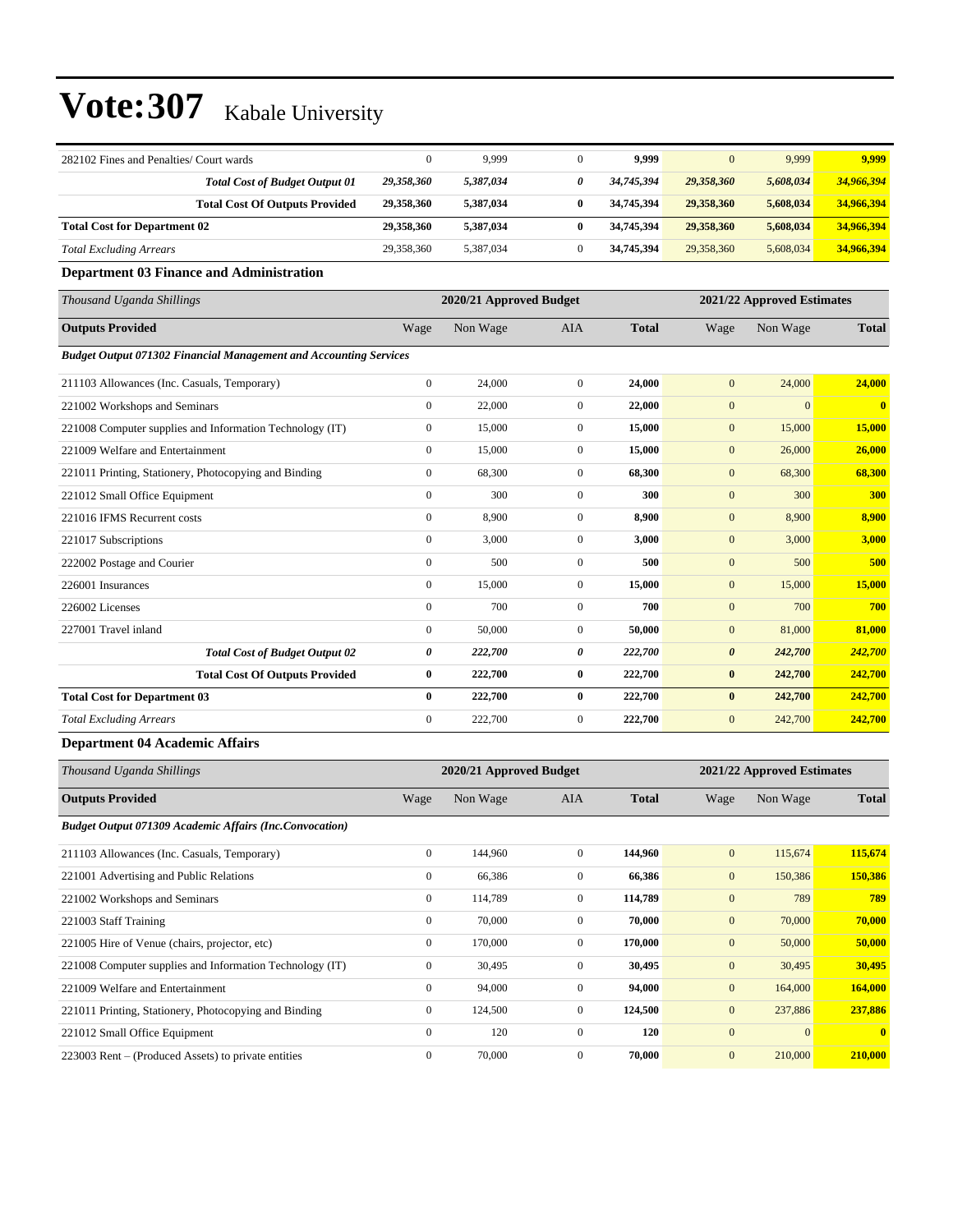| 224005 Uniforms, Beddings and Protective Gear                                | $\boldsymbol{0}$          | 8,000                   | $\boldsymbol{0}$      | 8,000        | $\mathbf{0}$          | 8,000                      | 8,000        |
|------------------------------------------------------------------------------|---------------------------|-------------------------|-----------------------|--------------|-----------------------|----------------------------|--------------|
| 227001 Travel inland                                                         | $\boldsymbol{0}$          | 439,171                 | $\boldsymbol{0}$      | 439,171      | $\boldsymbol{0}$      | 414,291                    | 414,291      |
| <b>Total Cost of Budget Output 09</b>                                        | 0                         | 1,332,421               | 0                     | 1,332,421    | $\pmb{\theta}$        | 1,451,521                  | 1,451,521    |
| <b>Total Cost Of Outputs Provided</b>                                        | 0                         | 1,332,421               | $\bf{0}$              | 1,332,421    | $\bf{0}$              | 1,451,521                  | 1,451,521    |
| <b>Total Cost for Department 04</b>                                          | $\bf{0}$                  | 1,332,421               | $\bf{0}$              | 1,332,421    | $\bf{0}$              | 1,451,521                  | 1,451,521    |
| <b>Total Excluding Arrears</b>                                               | $\boldsymbol{0}$          | 1,332,421               | $\boldsymbol{0}$      | 1,332,421    | $\boldsymbol{0}$      | 1,451,521                  | 1,451,521    |
| <b>Department 05 Student Affairs</b>                                         |                           |                         |                       |              |                       |                            |              |
| Thousand Uganda Shillings                                                    |                           | 2020/21 Approved Budget |                       |              |                       | 2021/22 Approved Estimates |              |
| <b>Outputs Provided</b>                                                      | Wage                      | Non Wage                | AIA                   | <b>Total</b> | Wage                  | Non Wage                   | <b>Total</b> |
| Budget Output 071311 Student Affairs (Sports affairs, guild affairs, chapel) |                           |                         |                       |              |                       |                            |              |
| 211103 Allowances (Inc. Casuals, Temporary)                                  | $\boldsymbol{0}$          | 620,000                 | $\boldsymbol{0}$      | 620,000      | $\mathbf{0}$          | 620,000                    | 620,000      |
| 221002 Workshops and Seminars                                                | $\overline{0}$            | 14,600                  | $\boldsymbol{0}$      | 14,600       | $\boldsymbol{0}$      | $\boldsymbol{0}$           | $\mathbf{0}$ |
| 221008 Computer supplies and Information Technology (IT)                     | $\boldsymbol{0}$          | 5,001                   | $\boldsymbol{0}$      | 5,001        | $\mathbf{0}$          | 10,001                     | 10,001       |
| 221009 Welfare and Entertainment                                             | $\boldsymbol{0}$          | 5,000                   | $\boldsymbol{0}$      | 5,000        | $\boldsymbol{0}$      | 7,000                      | 7,000        |
| 221011 Printing, Stationery, Photocopying and Binding                        | $\boldsymbol{0}$          | 20,000                  | $\boldsymbol{0}$      | 20,000       | $\boldsymbol{0}$      | 20,000                     | 20,000       |
| 221012 Small Office Equipment                                                | $\boldsymbol{0}$          | 500                     | $\boldsymbol{0}$      | 500          | $\boldsymbol{0}$      | 500                        | 500          |
| 221017 Subscriptions                                                         | $\boldsymbol{0}$          | 7,000                   | $\boldsymbol{0}$      | 7,000        | $\mathbf{0}$          | 7,000                      | 7,000        |
| 224001 Medical Supplies                                                      | $\boldsymbol{0}$          | 31,899                  | $\boldsymbol{0}$      | 31,899       | $\boldsymbol{0}$      | 33,899                     | 33,899       |
| 224005 Uniforms, Beddings and Protective Gear                                | $\boldsymbol{0}$          | 17,000                  | $\boldsymbol{0}$      | 17,000       | $\boldsymbol{0}$      | 21,600                     | 21,600       |
| 227001 Travel inland                                                         | $\boldsymbol{0}$          | 5,000                   | $\boldsymbol{0}$      | 5,000        | $\mathbf{0}$          | 6,000                      | 6,000        |
| <b>Total Cost of Budget Output 11</b>                                        | 0                         | 726,000                 | 0                     | 726,000      | $\pmb{\theta}$        | 726,000                    | 726,000      |
|                                                                              |                           |                         |                       |              |                       |                            |              |
| <b>Total Cost Of Outputs Provided</b>                                        | 0                         | 726,000                 | $\bf{0}$              | 726,000      | $\bf{0}$              | 726,000                    | 726,000      |
| <b>Outputs Funded</b>                                                        | Wage                      | Non Wage                | AIA                   | <b>Total</b> | Wage                  | Non Wage                   | <b>Total</b> |
| <b>Budget Output 071353 Guild Services</b>                                   |                           |                         |                       |              |                       |                            |              |
| 263104 Transfers to other govt. Units (Current)                              | $\boldsymbol{0}$          | 110,000                 | $\boldsymbol{0}$      | 110,000      | $\boldsymbol{0}$      | 110,000                    | 110,000      |
| o/w Guild and Sports services                                                | $\boldsymbol{\mathit{0}}$ | 110,000                 | $\theta$              | 110,000      | $\boldsymbol{0}$      | $\boldsymbol{\theta}$      | $\bf{0}$     |
| o/w Transfer to Guild and Sports Councils                                    | $\boldsymbol{\mathit{0}}$ | $\theta$                | $\boldsymbol{\theta}$ | $\bf{0}$     | $\boldsymbol{\theta}$ | 110,000                    | 110,000      |
| <b>Total Cost of Budget Output 53</b>                                        | 0                         | 110,000                 | 0                     | 110,000      | $\pmb{\theta}$        | 110,000                    | 110,000      |
| <b>Total Cost Of Outputs Funded</b>                                          | 0                         | 110,000                 | $\bf{0}$              | 110,000      | $\bf{0}$              | 110,000                    | 110,000      |
| <b>Total Cost for Department 05</b>                                          | $\bf{0}$                  | 836,000                 | $\bf{0}$              | 836,000      | $\bf{0}$              | 836,000                    | 836,000      |
| <b>Total Excluding Arrears</b>                                               | $\boldsymbol{0}$          | 836,000                 | $\boldsymbol{0}$      | 836,000      | $\mathbf{0}$          | 836,000                    | 836,000      |
| <b>Department 07 Library Services</b>                                        |                           |                         |                       |              |                       |                            |              |
| Thousand Uganda Shillings                                                    |                           | 2020/21 Approved Budget |                       |              |                       | 2021/22 Approved Estimates |              |
| <b>Outputs Provided</b>                                                      | Wage                      | Non Wage                | AIA                   | <b>Total</b> | Wage                  | Non Wage                   | <b>Total</b> |
| <b>Budget Output 071310 Library Affairs</b>                                  |                           |                         |                       |              |                       |                            |              |
| 211103 Allowances (Inc. Casuals, Temporary)                                  | $\boldsymbol{0}$          | 5,000                   | $\boldsymbol{0}$      | 5,000        | $\mathbf{0}$          | 6,500                      | 6,500        |
| 221002 Workshops and Seminars                                                | $\boldsymbol{0}$          | 4,000                   | $\boldsymbol{0}$      | 4,000        | $\boldsymbol{0}$      | $\boldsymbol{0}$           | $\bf{0}$     |
| 221007 Books, Periodicals & Newspapers                                       | $\boldsymbol{0}$          | 161,995                 | $\boldsymbol{0}$      | 161,995      | $\boldsymbol{0}$      | 161,995                    | 161,995      |
| 221008 Computer supplies and Information Technology (IT)                     | $\boldsymbol{0}$          | 2,000                   | $\boldsymbol{0}$      | 2,000        | $\boldsymbol{0}$      | 4,500                      | 4,500        |
| 221009 Welfare and Entertainment                                             | $\boldsymbol{0}$          | 3,000                   | $\boldsymbol{0}$      | 3,000        | $\boldsymbol{0}$      | 3,000                      | 3,000        |
| 221011 Printing, Stationery, Photocopying and Binding                        | $\boldsymbol{0}$          | 7,000                   | $\boldsymbol{0}$      | 7,000        | $\mathbf{0}$          | 7,000                      | 7,000        |
| 221012 Small Office Equipment                                                | $\boldsymbol{0}$          | 300                     | $\boldsymbol{0}$      | 300          | $\boldsymbol{0}$      | 300                        | 300          |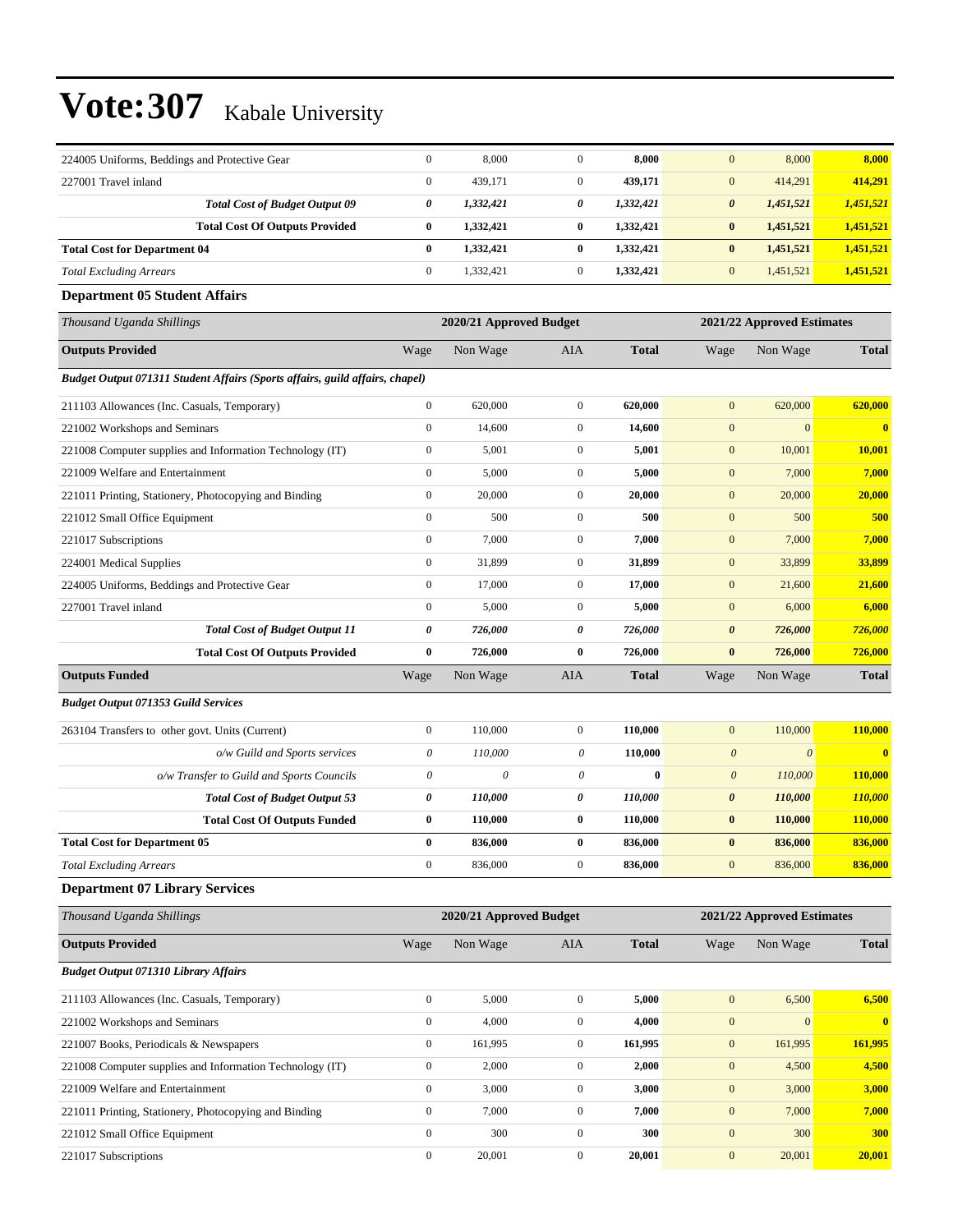| 227001 Travel inland                  |   | 10.000  | 10,000  | 10,000<br>$\mathbf{0}$           | 10.000  |
|---------------------------------------|---|---------|---------|----------------------------------|---------|
| <b>Total Cost of Budget Output 10</b> | 0 | 213,296 | 213.296 | 213,296<br>$\boldsymbol{\theta}$ | 213,296 |
| <b>Total Cost Of Outputs Provided</b> | 0 | 213,296 | 213,296 | 213.296<br>$\bf{0}$              | 213,296 |
| <b>Total Cost for Department 07</b>   | 0 | 213,296 | 213,296 | 213.296<br>$\bf{0}$              | 213,296 |
| <b>Total Excluding Arrears</b>        |   | 213.296 | 213,296 | 213.296<br>$\theta$              | 213,296 |
|                                       |   |         |         |                                  |         |

*Development Budget Estimates*

#### **Project 1418 Support to Kabale University Infrastructure Development**

| Thousand Uganda Shillings                                                                         |                               | 2020/21 Approved Budget |              |              | 2021/22 Draft Estimates       |                       |              |  |
|---------------------------------------------------------------------------------------------------|-------------------------------|-------------------------|--------------|--------------|-------------------------------|-----------------------|--------------|--|
| <b>Capital Purchases</b>                                                                          | <b>GoU Dev't External Fin</b> |                         | <b>AIA</b>   | <b>Total</b> | <b>GoU</b> Dev't External Fin |                       | <b>Total</b> |  |
| <b>Budget Output 071380 Construction and Rehabilitation of Learning Facilities (Universities)</b> |                               |                         |              |              |                               |                       |              |  |
| 312101 Non-Residential Buildings                                                                  | 1.132,000                     | $\Omega$                | $\mathbf{0}$ | 1.132.000    | 2,000,000                     | $\overline{0}$        | 2,000,000    |  |
| <b>Total Cost Of Budget Output 071380</b>                                                         | 1,132,000                     | 0                       | 0            | 1.132.000    | 2,000,000                     | $\boldsymbol{\theta}$ | 2,000,000    |  |
| <b>Total Cost for Capital Purchases</b>                                                           | 1.132,000                     | $\mathbf{0}$            | $\mathbf{0}$ | 1.132.000    | 2,000,000                     | $\overline{0}$        | 2,000,000    |  |
| <b>Total Cost for Project: 1418</b>                                                               | 1.132,000                     | $\Omega$                |              | 1.132.000    | 2,000,000                     | $\overline{0}$        | 2,000,000    |  |
| <b>Total Excluding Arrears</b>                                                                    | 1.132,000                     | $\mathbf{0}$            | $\mathbf{0}$ | 1.132.000    | 2,000,000                     | $\overline{0}$        | 2.000.000    |  |

#### **Project 1605 Retooling of Kabale University**

| Thousand Uganda Shillings                                                             |                               | 2020/21 Approved Budget |                |              |                               | 2021/22 Draft Estimates |              |  |  |
|---------------------------------------------------------------------------------------|-------------------------------|-------------------------|----------------|--------------|-------------------------------|-------------------------|--------------|--|--|
| <b>Capital Purchases</b>                                                              | <b>GoU Dev't External Fin</b> |                         | <b>AIA</b>     | <b>Total</b> | <b>GoU Dev't External Fin</b> |                         | <b>Total</b> |  |  |
| Budget Output 071376 Purchase of Office and ICT Equipment, including Software         |                               |                         |                |              |                               |                         |              |  |  |
| 312213 ICT Equipment                                                                  | 65,000                        | $\Omega$                | $\theta$       | 65,000       | 65,000                        | $\mathbf{0}$            | 65,000       |  |  |
| <b>Total Cost Of Budget Output 071376</b>                                             | 65.000                        | 0                       | 0              | 65,000       | 65,000                        | $\boldsymbol{\theta}$   | 65,000       |  |  |
| <b>Budget Output 071377 Purchase of Specialised Machinery &amp; Equipment</b>         |                               |                         |                |              |                               |                         |              |  |  |
| 312202 Machinery and Equipment                                                        | 328,240                       | $\mathbf{0}$            | $\overline{0}$ | 328,240      | 330,240                       | $\overline{0}$          | 330,240      |  |  |
| Total Cost Of Budget Output 071377                                                    | 328,240                       | 0                       | 0              | 328,240      | 330,240                       | $\boldsymbol{\theta}$   | 330,240      |  |  |
| <b>Budget Output 071378 Purchase of Office and Residential Furniture and Fittings</b> |                               |                         |                |              |                               |                         |              |  |  |
| 312203 Furniture & Fixtures                                                           | 157,000                       | $\mathbf{0}$            | $\overline{0}$ | 157,000      | 157,000                       | $\overline{0}$          | 157,000      |  |  |
| <b>Total Cost Of Budget Output 071378</b>                                             | 157,000                       | 0                       | 0              | 157,000      | 157,000                       | $\boldsymbol{\theta}$   | 157,000      |  |  |
| <b>Total Cost for Capital Purchases</b>                                               | 550,240                       | $\mathbf{0}$            | $\overline{0}$ | 550,240      | 552,240                       | $\overline{0}$          | 552,240      |  |  |
| <b>Total Cost for Project: 1605</b>                                                   | 550,240                       | $\Omega$                | $\Omega$       | 550,240      | 552,240                       | $\Omega$                | 552,240      |  |  |
| <b>Total Excluding Arrears</b>                                                        | 550,240                       | $\mathbf{0}$            | $\overline{0}$ | 550,240      | 552,240                       | $\overline{0}$          | 552,240      |  |  |
|                                                                                       | GoU                           | <b>External Fin</b>     | <b>AIA</b>     | <b>Total</b> | GoU                           | <b>External Fin</b>     | <b>Total</b> |  |  |
| <b>Total Cost for Sub-SubProgramme 13</b>                                             | 39,032,051                    | $\bf{0}$                | $\bf{0}$       | 39,032,051   | 40,262,151                    | $\bf{0}$                | 40,262,151   |  |  |
| <b>Total Excluding Arrears</b>                                                        | 39,032,051                    | $\mathbf{0}$            | $\overline{0}$ | 39,032,051   | 40,262,151                    | $\overline{0}$          | 40,262,151   |  |  |

*Sub-SubProgrammme 14 Delivery of Tertiary Education Programme*

*Recurrent Budget Estimates*

### **Department 08 Faculty of Education**

| Thousand Uganda Shillings                         |      | 2020/21 Approved Budget |     |              | 2021/22 Approved Estimates |                 |                         |
|---------------------------------------------------|------|-------------------------|-----|--------------|----------------------------|-----------------|-------------------------|
| <b>Outputs Provided</b>                           | Wage | Non Wage                | AIA | <b>Total</b> | Wage                       | Non Wage        | <b>Total</b>            |
| <b>Budget Output 071401 Teaching and Training</b> |      |                         |     |              |                            |                 |                         |
| 211103 Allowances (Inc. Casuals, Temporary)       | 0    | 6.000                   |     | 6.000        | $\mathbf{0}$               | 2,000           | 2.000                   |
| 221002 Workshops and Seminars                     | 0    | 5,400                   |     | 5,400        | $\mathbf{0}$               | $\vert 0 \vert$ | $\overline{\mathbf{0}}$ |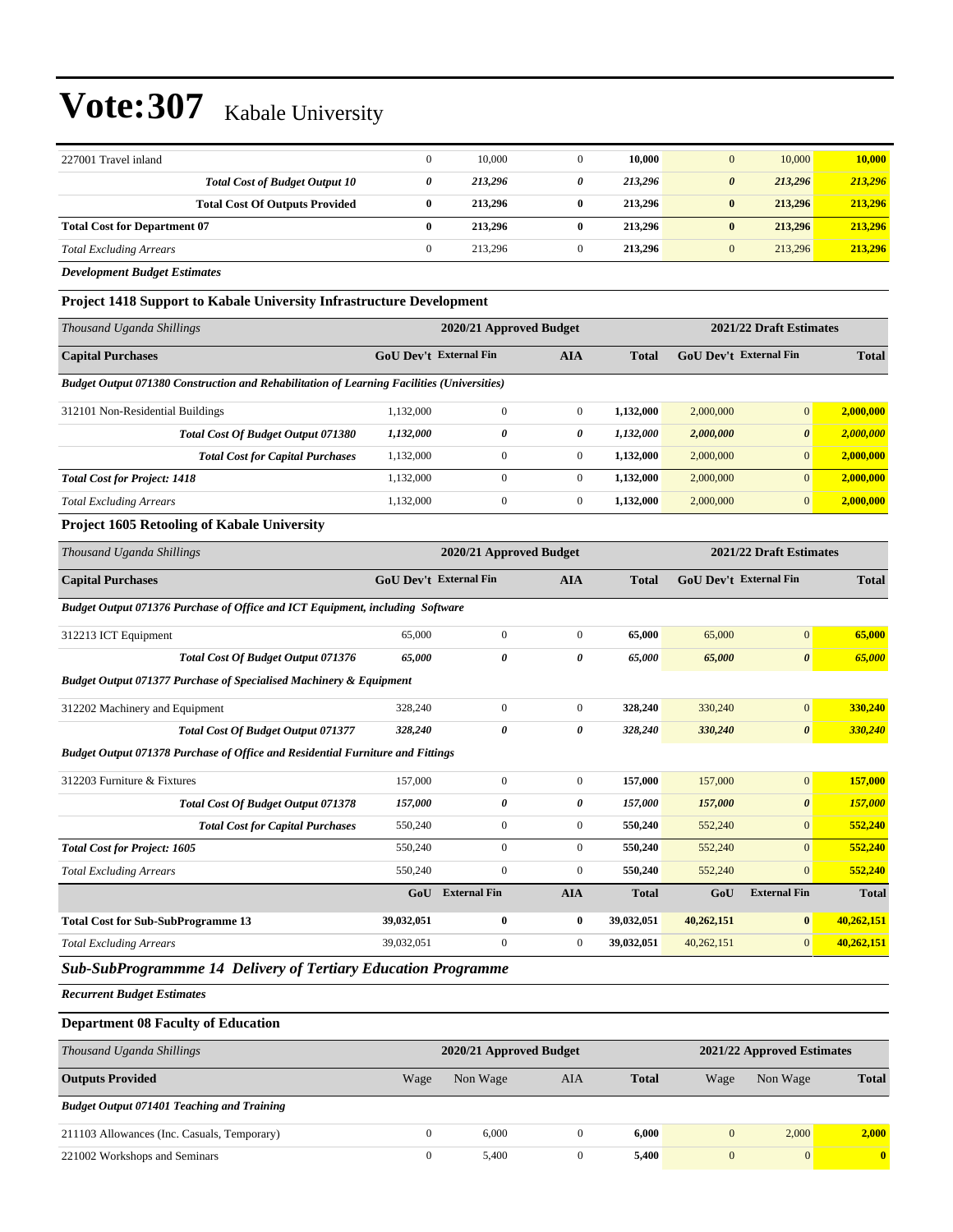| 221008 Computer supplies and Information Technology (IT) | $\boldsymbol{0}$ | 4,000                   | $\boldsymbol{0}$ | 4,000        | $\mathbf{0}$          | 6,000                      | 6,000         |
|----------------------------------------------------------|------------------|-------------------------|------------------|--------------|-----------------------|----------------------------|---------------|
| 221009 Welfare and Entertainment                         | $\boldsymbol{0}$ | 3,500                   | $\boldsymbol{0}$ | 3,500        | $\mathbf{0}$          | 4,900                      | 4,900         |
| 221011 Printing, Stationery, Photocopying and Binding    | $\boldsymbol{0}$ | 7,000                   | $\boldsymbol{0}$ | 7,000        | $\mathbf{0}$          | 9,000                      | 9,000         |
| 221012 Small Office Equipment                            | $\boldsymbol{0}$ | 300                     | $\boldsymbol{0}$ | 300          | $\mathbf{0}$          | 300                        | 300           |
| 227001 Travel inland                                     | $\boldsymbol{0}$ | 7,000                   | $\mathbf{0}$     | 7,000        | $\mathbf{0}$          | 4,000                      | 4,000         |
| <b>Total Cost of Budget Output 01</b>                    | 0                | 33,200                  | 0                | 33,200       | $\boldsymbol{\theta}$ | 26,200                     | 26,200        |
| <b>Budget Output 071403 Outreach</b>                     |                  |                         |                  |              |                       |                            |               |
| 227001 Travel inland                                     | $\mathbf{0}$     | $\boldsymbol{0}$        | $\boldsymbol{0}$ | $\bf{0}$     | $\mathbf{0}$          | 7,000                      | 7,000         |
| <b>Total Cost of Budget Output 03</b>                    | 0                | 0                       | $\pmb{\theta}$   | 0            | $\boldsymbol{\theta}$ | 7,000                      | 7,000         |
| <b>Total Cost Of Outputs Provided</b>                    | $\pmb{0}$        | 33,200                  | $\bf{0}$         | 33,200       | $\bf{0}$              | 33,200                     | 33,200        |
| <b>Total Cost for Department 08</b>                      | $\bf{0}$         | 33,200                  | $\bf{0}$         | 33,200       | $\bf{0}$              | 33,200                     | 33,200        |
| <b>Total Excluding Arrears</b>                           | $\boldsymbol{0}$ | 33,200                  | $\mathbf{0}$     | 33,200       | $\mathbf{0}$          | 33,200                     | 33,200        |
| <b>Department 09 Faculty of Science</b>                  |                  |                         |                  |              |                       |                            |               |
| Thousand Uganda Shillings                                |                  | 2020/21 Approved Budget |                  |              |                       | 2021/22 Approved Estimates |               |
| <b>Outputs Provided</b>                                  | Wage             | Non Wage                | AIA              | <b>Total</b> | Wage                  | Non Wage                   | <b>Total</b>  |
| <b>Budget Output 071401 Teaching and Training</b>        |                  |                         |                  |              |                       |                            |               |
| 211103 Allowances (Inc. Casuals, Temporary)              | $\boldsymbol{0}$ | 3,000                   | $\boldsymbol{0}$ | 3,000        | $\mathbf{0}$          | 3,000                      | 3,000         |
| 221002 Workshops and Seminars                            | $\boldsymbol{0}$ | 3,200                   | $\mathbf{0}$     | 3,200        | $\mathbf{0}$          | $\mathbf{0}$               | $\mathbf{0}$  |
| 221008 Computer supplies and Information Technology (IT) | $\boldsymbol{0}$ | 2,500                   | $\boldsymbol{0}$ | 2,500        | $\mathbf{0}$          | 2,500                      | 2,500         |
| 221009 Welfare and Entertainment                         | $\boldsymbol{0}$ | 1,250                   | $\mathbf{0}$     | 1,250        | $\mathbf{0}$          | 4,379                      | 4,379         |
| 221011 Printing, Stationery, Photocopying and Binding    | $\boldsymbol{0}$ | 5,500                   | $\mathbf{0}$     | 5,500        | $\bf{0}$              | 6,150                      | 6,150         |
| 221012 Small Office Equipment                            | $\boldsymbol{0}$ | 150                     | $\boldsymbol{0}$ | 150          | $\mathbf{0}$          | $\boldsymbol{0}$           | $\bf{0}$      |
| 224001 Medical Supplies                                  | $\boldsymbol{0}$ | 60,429                  | $\mathbf{0}$     | 60,429       | $\mathbf{0}$          | 60,000                     | 60,000        |
| 227001 Travel inland                                     | $\boldsymbol{0}$ | 5,000                   | $\mathbf{0}$     | 5,000        | $\mathbf{0}$          | 7,000                      | 7,000         |
| <b>Total Cost of Budget Output 01</b>                    | 0                | 81,029                  | 0                | 81,029       | $\boldsymbol{\theta}$ | 83,029                     | 83,029        |
| <b>Budget Output 071403 Outreach</b>                     |                  |                         |                  |              |                       |                            |               |
| 227001 Travel inland                                     | $\boldsymbol{0}$ | 16,000                  | $\mathbf{0}$     | 16,000       | $\mathbf{0}$          | 14,000                     | 14,000        |
| <b>Total Cost of Budget Output 03</b>                    | 0                | 16,000                  | 0                | 16,000       | $\boldsymbol{\theta}$ | 14,000                     | <b>14,000</b> |
| <b>Total Cost Of Outputs Provided</b>                    | $\bf{0}$         | 97,029                  | $\bf{0}$         | 97,029       | $\bf{0}$              | 97,029                     | 97,029        |
| <b>Total Cost for Department 09</b>                      | $\bf{0}$         | 97,029                  | $\bf{0}$         | 97,029       | $\bf{0}$              | 97,029                     | 97,029        |
| <b>Total Excluding Arrears</b>                           | $\boldsymbol{0}$ | 97,029                  | $\boldsymbol{0}$ | 97,029       | $\mathbf{0}$          | 97,029                     | 97,029        |
| <b>Department 10 Faculty of Arts and Social Sciences</b> |                  |                         |                  |              |                       |                            |               |
| Thousand Uganda Shillings                                |                  | 2020/21 Approved Budget |                  |              |                       | 2021/22 Approved Estimates |               |
| <b>Outputs Provided</b>                                  | Wage             | Non Wage                | AIA              | <b>Total</b> | Wage                  | Non Wage                   | <b>Total</b>  |
| <b>Budget Output 071401 Teaching and Training</b>        |                  |                         |                  |              |                       |                            |               |
| 211103 Allowances (Inc. Casuals, Temporary)              | $\boldsymbol{0}$ | 2,800                   | $\boldsymbol{0}$ | 2,800        | $\boldsymbol{0}$      | 2,800                      | 2,800         |
| 221002 Workshops and Seminars                            | $\boldsymbol{0}$ | 2,160                   | $\boldsymbol{0}$ | 2,160        | $\mathbf{0}$          | $\boldsymbol{0}$           | $\mathbf{0}$  |
| 221008 Computer supplies and Information Technology (IT) | $\boldsymbol{0}$ | 1,800                   | $\boldsymbol{0}$ | 1,800        | $\boldsymbol{0}$      | 3,160                      | 3,160         |
| 221009 Welfare and Entertainment                         | $\boldsymbol{0}$ | 1,400                   | $\boldsymbol{0}$ | 1,400        | $\mathbf{0}$          | 2,200                      | 2,200         |
| 221011 Printing, Stationery, Photocopying and Binding    | $\boldsymbol{0}$ | 3,200                   | $\boldsymbol{0}$ | 3,200        | $\mathbf{0}$          | 3,200                      | 3,200         |
| 221012 Small Office Equipment                            | $\boldsymbol{0}$ | 520                     | $\boldsymbol{0}$ | 520          | $\mathbf{0}$          | 520                        | 520           |
| 224001 Medical Supplies                                  | $\boldsymbol{0}$ | 12,457                  | $\boldsymbol{0}$ | 12,457       | $\boldsymbol{0}$      | 12,457                     | 12,457        |
| 227001 Travel inland                                     | $\boldsymbol{0}$ | 2,400                   | $\boldsymbol{0}$ | 2,400        | $\boldsymbol{0}$      | 2,400                      | 2,400         |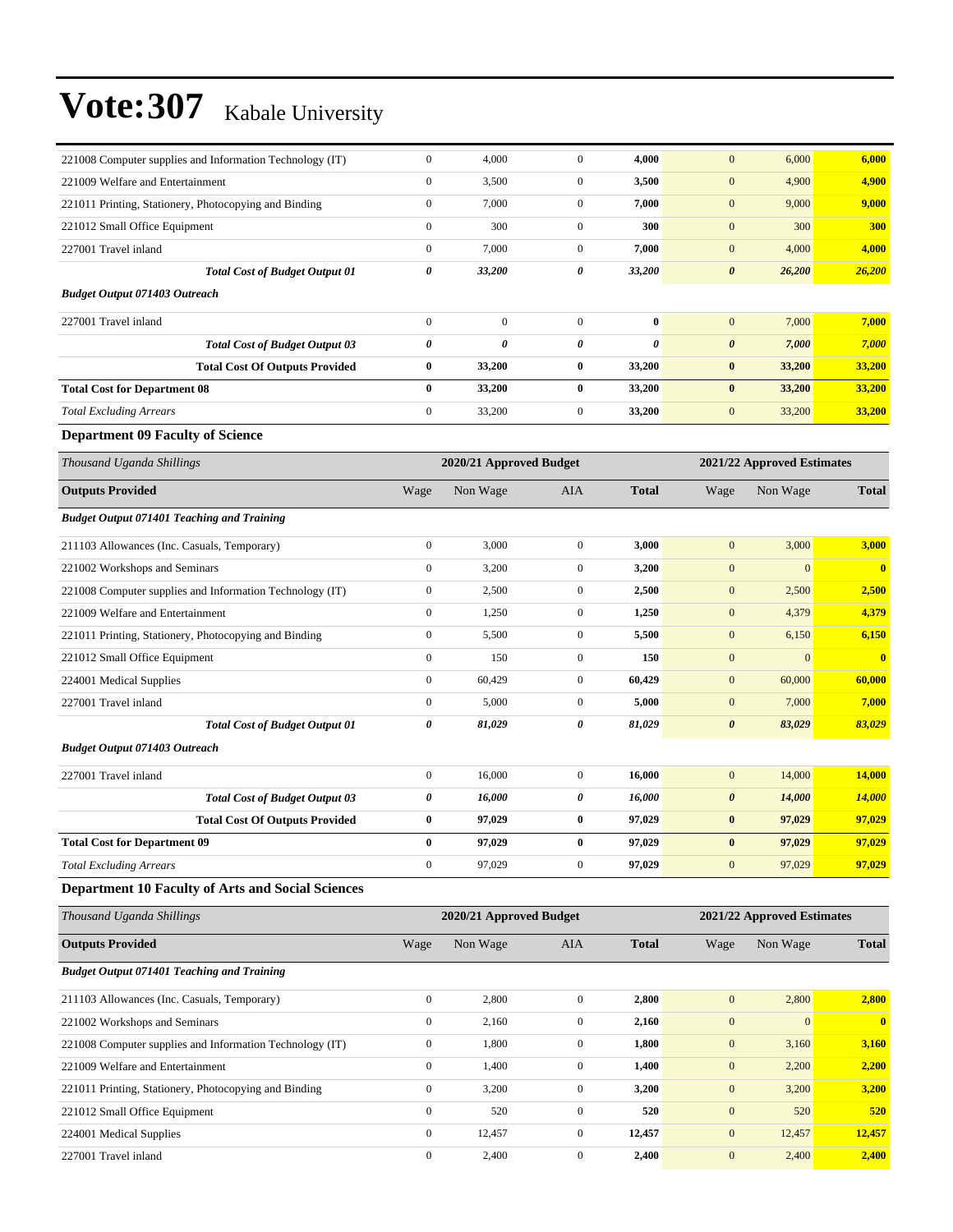|                                      | <b>Total Cost of Budget Output 01</b> | 0            | 26,737 | 0        | 26,737 | 26,737<br>$\boldsymbol{\theta}$ | 26,737 |
|--------------------------------------|---------------------------------------|--------------|--------|----------|--------|---------------------------------|--------|
| <b>Budget Output 071403 Outreach</b> |                                       |              |        |          |        |                                 |        |
| 227001 Travel inland                 |                                       | $\mathbf{0}$ | 11,200 | $\Omega$ | 11,200 | 11,200<br>$\mathbf{0}$          | 11,200 |
|                                      | <b>Total Cost of Budget Output 03</b> | 0            | 11,200 | 0        | 11,200 | 11,200<br>$\boldsymbol{\theta}$ | 11,200 |
|                                      | <b>Total Cost Of Outputs Provided</b> | $\bf{0}$     | 37,937 | $\bf{0}$ | 37,937 | 37,937<br>$\bf{0}$              | 37,937 |
| <b>Total Cost for Department 10</b>  |                                       | $\bf{0}$     | 37,937 | $\bf{0}$ | 37,937 | 37,937<br>$\bf{0}$              | 37,937 |
| <b>Total Excluding Arrears</b>       |                                       | $\mathbf{0}$ | 37.937 | 0        | 37.937 | 37,937<br>$\mathbf{0}$          | 37,937 |

#### **Department 11 Faculty of Computing, Library and Information Science**

| Thousand Uganda Shillings                                                 |                | 2020/21 Approved Budget |                |              |                       | 2021/22 Approved Estimates |                         |
|---------------------------------------------------------------------------|----------------|-------------------------|----------------|--------------|-----------------------|----------------------------|-------------------------|
| <b>Outputs Provided</b>                                                   | Wage           | Non Wage                | <b>AIA</b>     | <b>Total</b> | Wage                  | Non Wage                   | <b>Total</b>            |
| <b>Budget Output 071401 Teaching and Training</b>                         |                |                         |                |              |                       |                            |                         |
| 211103 Allowances (Inc. Casuals, Temporary)                               | $\overline{0}$ | 9,000                   | $\overline{0}$ | 9.000        | $\mathbf{0}$          | 8,000                      | 8.000                   |
| 221002 Workshops and Seminars                                             | $\overline{0}$ | 8,000                   | $\overline{0}$ | 8,000        | $\mathbf{0}$          | $\mathbf{0}$               | $\overline{\mathbf{0}}$ |
| 221008 Computer supplies and Information Technology (IT)                  | $\mathbf{0}$   | 5,000                   | $\mathbf{0}$   | 5,000        | $\mathbf{0}$          | 8,000                      | 8,000                   |
| 221009 Welfare and Entertainment                                          | $\mathbf{0}$   | 6,500                   | $\mathbf{0}$   | 6,500        | $\mathbf{0}$          | 14,000                     | 14,000                  |
| 221011 Printing, Stationery, Photocopying and Binding                     | $\mathbf{0}$   | 6,000                   | $\mathbf{0}$   | 6,000        | $\mathbf{0}$          | 5,000                      | 5,000                   |
| 221012 Small Office Equipment                                             | $\mathbf{0}$   | 500                     | $\overline{0}$ | 500          | $\mathbf{0}$          | 500                        | 500                     |
| 224001 Medical Supplies                                                   | $\overline{0}$ | 15,343                  | $\overline{0}$ | 15,343       | $\mathbf{0}$          | 15,843                     | 15,843                  |
| 227001 Travel inland                                                      | $\mathbf{0}$   | 10,000                  | $\mathbf{0}$   | 10,000       | $\mathbf{0}$          | 7,000                      | 7,000                   |
| <b>Total Cost of Budget Output 01</b>                                     | 0              | 60,343                  | 0              | 60,343       | $\boldsymbol{\theta}$ | 58,343                     | 58,343                  |
| <b>Budget Output 071403 Outreach</b>                                      |                |                         |                |              |                       |                            |                         |
| 227001 Travel inland                                                      | $\overline{0}$ | 10,000                  | $\mathbf{0}$   | 10,000       | $\mathbf{0}$          | 12,000                     | 12,000                  |
| <b>Total Cost of Budget Output 03</b>                                     | 0              | 10,000                  | 0              | 10,000       | $\boldsymbol{\theta}$ | 12,000                     | <b>12,000</b>           |
| <b>Total Cost Of Outputs Provided</b>                                     | $\bf{0}$       | 70,343                  | $\bf{0}$       | 70,343       | $\bf{0}$              | 70,343                     | 70,343                  |
| <b>Total Cost for Department 11</b>                                       | $\bf{0}$       | 70,343                  | $\bf{0}$       | 70,343       | $\bf{0}$              | 70,343                     | 70,343                  |
| <b>Total Excluding Arrears</b>                                            | $\Omega$       | 70,343                  | $\mathbf{0}$   | 70,343       | $\mathbf{0}$          | 70,343                     | 70,343                  |
| Department 12 Fourth of Engineering Technology, Applied Decism & Fine Ant |                |                         |                |              |                       |                            |                         |

#### **Department 12 Faculty of Engineering, Technology, Applied Design & Fine Art**

| Thousand Uganda Shillings                                |                | 2020/21 Approved Budget |              |              |                       | 2021/22 Approved Estimates |              |
|----------------------------------------------------------|----------------|-------------------------|--------------|--------------|-----------------------|----------------------------|--------------|
| <b>Outputs Provided</b>                                  | Wage           | Non Wage                | <b>AIA</b>   | <b>Total</b> | Wage                  | Non Wage                   | <b>Total</b> |
| <b>Budget Output 071401 Teaching and Training</b>        |                |                         |              |              |                       |                            |              |
| 211103 Allowances (Inc. Casuals, Temporary)              | $\overline{0}$ | 2,000                   | $\mathbf{0}$ | 2,000        | $\mathbf{0}$          | 2,000                      | 2,000        |
| 221002 Workshops and Seminars                            | $\mathbf{0}$   | 4,400                   | $\mathbf{0}$ | 4,400        | $\overline{0}$        | $\mathbf{0}$               | $\mathbf{0}$ |
| 221008 Computer supplies and Information Technology (IT) | 0              | 5,800                   | $\mathbf{0}$ | 5,800        | $\mathbf{0}$          | 6,800                      | 6,800        |
| 221009 Welfare and Entertainment                         | $\mathbf{0}$   | 5,500                   | $\mathbf{0}$ | 5,500        | $\mathbf{0}$          | 7,900                      | 7,900        |
| 221011 Printing, Stationery, Photocopying and Binding    | $\mathbf{0}$   | 5,000                   | $\mathbf{0}$ | 5,000        | $\mathbf{0}$          | 6,000                      | 6,000        |
| 221012 Small Office Equipment                            | $\mathbf{0}$   | 300                     | $\mathbf{0}$ | 300          | $\mathbf{0}$          | 300                        | 300          |
| 224001 Medical Supplies                                  | $\overline{0}$ | 120,048                 | $\mathbf{0}$ | 120,048      | $\mathbf{0}$          | 96,048                     | 96,048       |
| 227001 Travel inland                                     | $\mathbf{0}$   | 4,800                   | $\mathbf{0}$ | 4,800        | $\mathbf{0}$          | 4,800                      | 4,800        |
| <b>Total Cost of Budget Output 01</b>                    | 0              | 147,848                 | 0            | 147,848      | $\boldsymbol{\theta}$ | 123,848                    | 123,848      |
| <b>Budget Output 071403 Outreach</b>                     |                |                         |              |              |                       |                            |              |
| 224001 Medical Supplies                                  | $\Omega$       | $\mathbf{0}$            | $\Omega$     | $\bf{0}$     | $\overline{0}$        | 24,000                     | 24,000       |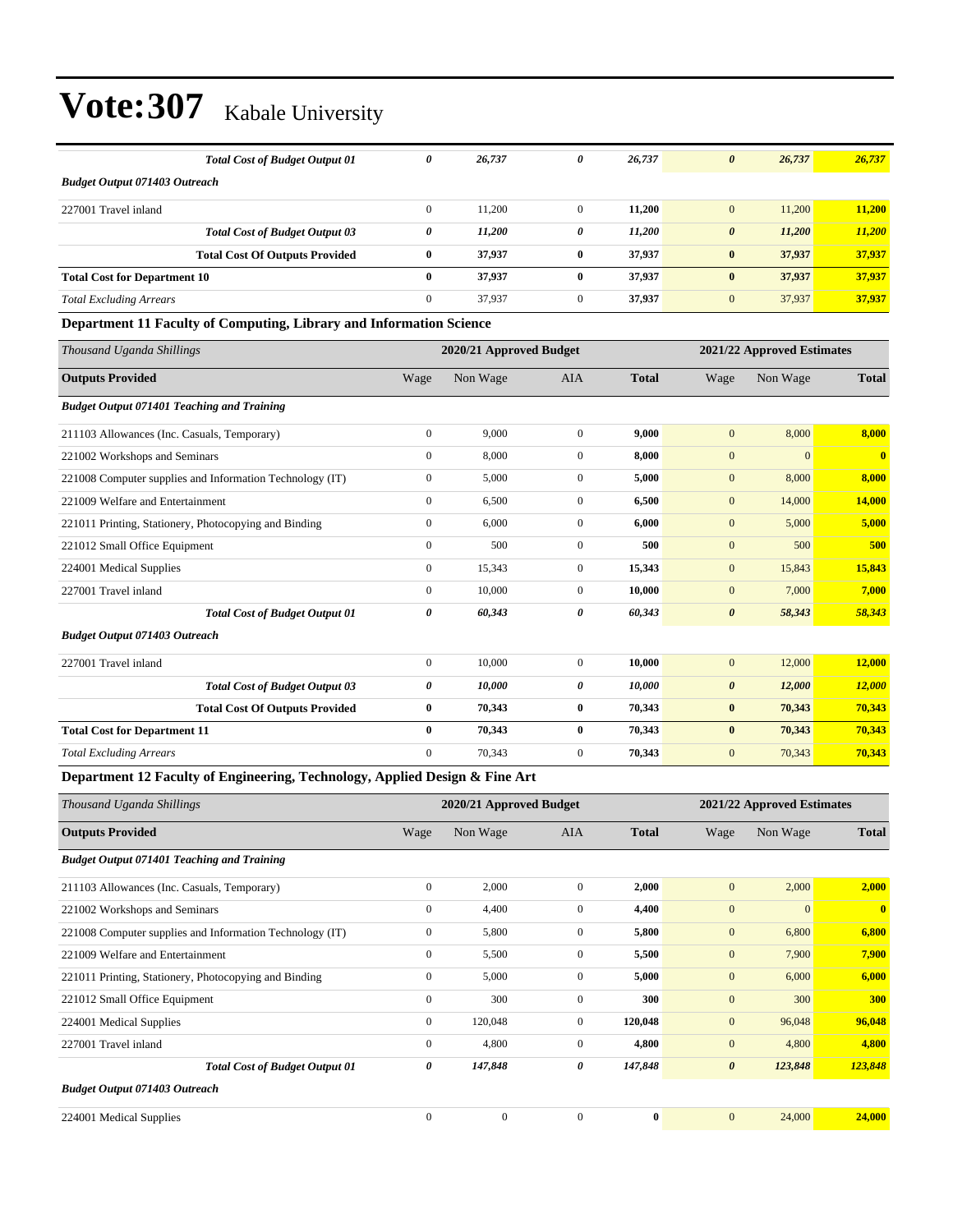| 227001 Travel inland                                     | $\boldsymbol{0}$ | 12,000                  | $\boldsymbol{0}$ | 12,000       | $\mathbf{0}$          | 12,000                     | 12,000       |
|----------------------------------------------------------|------------------|-------------------------|------------------|--------------|-----------------------|----------------------------|--------------|
| <b>Total Cost of Budget Output 03</b>                    | 0                | 12,000                  | 0                | 12,000       | $\boldsymbol{\theta}$ | 36,000                     | 36,000       |
| <b>Total Cost Of Outputs Provided</b>                    | $\bf{0}$         | 159,848                 | $\bf{0}$         | 159,848      | $\pmb{0}$             | 159,848                    | 159,848      |
| <b>Total Cost for Department 12</b>                      | $\bf{0}$         | 159,848                 | $\bf{0}$         | 159,848      | $\pmb{0}$             | 159,848                    | 159,848      |
| <b>Total Excluding Arrears</b>                           | $\boldsymbol{0}$ | 159,848                 | $\boldsymbol{0}$ | 159,848      | $\mathbf{0}$          | 159,848                    | 159,848      |
| <b>Department 13 School of Medicine</b>                  |                  |                         |                  |              |                       |                            |              |
| Thousand Uganda Shillings                                |                  | 2020/21 Approved Budget |                  |              |                       | 2021/22 Approved Estimates |              |
| <b>Outputs Provided</b>                                  | Wage             | Non Wage                | AIA              | <b>Total</b> | Wage                  | Non Wage                   | <b>Total</b> |
| <b>Budget Output 071401 Teaching and Training</b>        |                  |                         |                  |              |                       |                            |              |
| 211103 Allowances (Inc. Casuals, Temporary)              | $\boldsymbol{0}$ | 7,000                   | $\mathbf{0}$     | 7,000        | $\mathbf{0}$          | 7,000                      | 7,000        |
| 221002 Workshops and Seminars                            | $\boldsymbol{0}$ | 6,000                   | $\boldsymbol{0}$ | 6,000        | $\boldsymbol{0}$      | $\boldsymbol{0}$           | $\bf{0}$     |
| 221008 Computer supplies and Information Technology (IT) | $\boldsymbol{0}$ | 3,500                   | $\boldsymbol{0}$ | 3,500        | $\boldsymbol{0}$      | 3,500                      | 3,500        |
| 221009 Welfare and Entertainment                         | $\boldsymbol{0}$ | 4,500                   | $\boldsymbol{0}$ | 4,500        | $\boldsymbol{0}$      | 4,500                      | 4,500        |
| 221011 Printing, Stationery, Photocopying and Binding    | $\boldsymbol{0}$ | 7,000                   | $\mathbf{0}$     | 7,000        | $\boldsymbol{0}$      | 7,000                      | 7,000        |
| 221012 Small Office Equipment                            | $\boldsymbol{0}$ | 300                     | $\mathbf{0}$     | 300          | $\boldsymbol{0}$      | 300                        | 300          |
| 224001 Medical Supplies                                  | $\boldsymbol{0}$ | 178,714                 | $\boldsymbol{0}$ | 178,714      | $\boldsymbol{0}$      | 182,714                    | 182,714      |
| 227001 Travel inland                                     | $\boldsymbol{0}$ | 4,000                   | $\boldsymbol{0}$ | 4,000        | $\boldsymbol{0}$      | 6,000                      | 6,000        |
| <b>Total Cost of Budget Output 01</b>                    | 0                | 211,014                 | 0                | 211,014      | $\boldsymbol{\theta}$ | 211,014                    | 211,014      |
| <b>Budget Output 071403 Outreach</b>                     |                  |                         |                  |              |                       |                            |              |
| 227001 Travel inland                                     | $\boldsymbol{0}$ | 28,972                  | $\boldsymbol{0}$ | 28,972       | $\mathbf{0}$          | 28,972                     | 28,972       |
| <b>Total Cost of Budget Output 03</b>                    | 0                | 28,972                  | 0                | 28,972       | $\pmb{\theta}$        | 28,972                     | 28,972       |
| <b>Total Cost Of Outputs Provided</b>                    | $\bf{0}$         | 239,986                 | $\bf{0}$         | 239,986      | $\bf{0}$              | 239,986                    | 239,986      |
| <b>Total Cost for Department 13</b>                      | $\bf{0}$         | 239,986                 | $\bf{0}$         | 239,986      | $\bf{0}$              | 239,986                    | 239,986      |
| <b>Total Excluding Arrears</b>                           | $\boldsymbol{0}$ | 239,986                 | $\boldsymbol{0}$ | 239,986      | $\mathbf{0}$          | 239,986                    | 239,986      |
| <b>Department 14 Institute of Language Studies</b>       |                  |                         |                  |              |                       |                            |              |
| Thousand Uganda Shillings                                |                  | 2020/21 Approved Budget |                  |              |                       | 2021/22 Approved Estimates |              |
| <b>Outputs Provided</b>                                  | Wage             | Non Wage                | AIA              | <b>Total</b> | Wage                  | Non Wage                   | <b>Total</b> |
| <b>Budget Output 071401 Teaching and Training</b>        |                  |                         |                  |              |                       |                            |              |
| 211103 Allowances (Inc. Casuals, Temporary)              | $\boldsymbol{0}$ | 3,500                   | $\mathbf{0}$     | 3,500        | $\mathbf{0}$          | 3,500                      | 3,500        |
| 221002 Workshops and Seminars                            | $\boldsymbol{0}$ | 5,400                   | $\boldsymbol{0}$ | 5,400        | $\boldsymbol{0}$      | $\boldsymbol{0}$           | $\bf{0}$     |
| 221008 Computer supplies and Information Technology (IT) | $\boldsymbol{0}$ | 4,500                   | $\boldsymbol{0}$ | 4,500        | $\boldsymbol{0}$      | 8,400                      | 8,400        |
| 221009 Welfare and Entertainment                         | $\boldsymbol{0}$ | 4,500                   | $\boldsymbol{0}$ | 4,500        | $\bf{0}$              | 4,500                      | 4,500        |
| 221011 Printing, Stationery, Photocopying and Binding    | $\boldsymbol{0}$ | 10,800                  | $\boldsymbol{0}$ | 10,800       | $\mathbf{0}$          | 10,800                     | 10,800       |
| 221012 Small Office Equipment                            | $\boldsymbol{0}$ | 300                     | $\boldsymbol{0}$ | 300          | $\boldsymbol{0}$      | 300                        | <b>300</b>   |
| 224001 Medical Supplies                                  | $\boldsymbol{0}$ | 5,000                   | $\boldsymbol{0}$ | 5,000        | $\boldsymbol{0}$      | 5,000                      | 5,000        |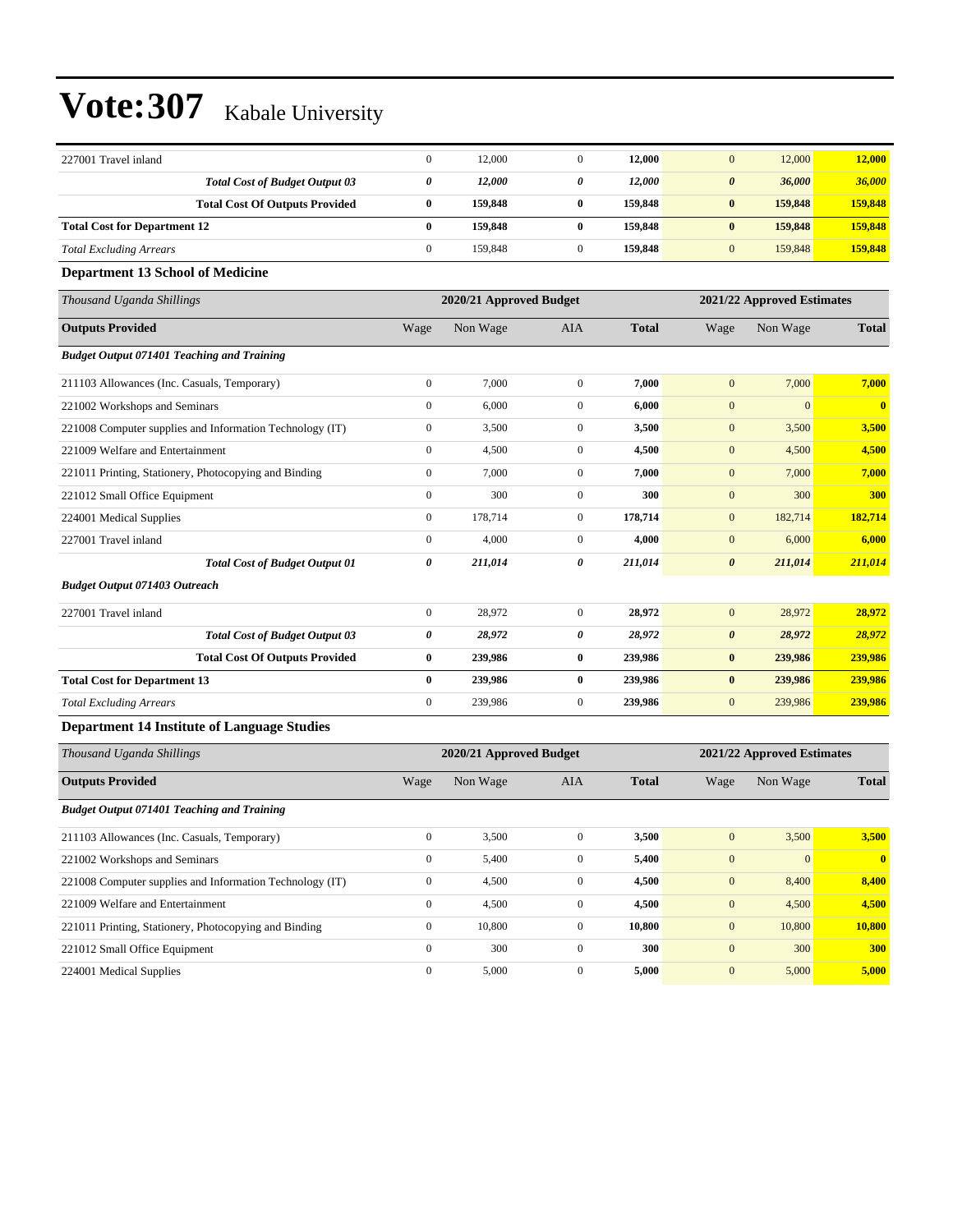| 227001 Travel inland                |                                       | 5,399  |   | 5,399  | 6,799<br>$\Omega$               | 6,799  |
|-------------------------------------|---------------------------------------|--------|---|--------|---------------------------------|--------|
|                                     | <b>Total Cost of Budget Output 01</b> | 39,399 | 0 | 39.399 | 39,299<br>$\boldsymbol{\theta}$ | 39,299 |
|                                     | <b>Total Cost Of Outputs Provided</b> | 39,399 |   | 39,399 | 39,299<br>$\mathbf{0}$          | 39,299 |
| <b>Total Cost for Department 14</b> |                                       | 39,399 |   | 39,399 | 39,299<br>$\mathbf{0}$          | 39,299 |
| <b>Total Excluding Arrears</b>      |                                       | 39,399 |   | 39,399 | 39,299<br>$\Omega$              | 39,299 |

#### **Department 15 Faculty of Economics and Management Science**

| Thousand Uganda Shillings                                |              | 2020/21 Approved Budget |                  |              |                       | 2021/22 Approved Estimates |                         |
|----------------------------------------------------------|--------------|-------------------------|------------------|--------------|-----------------------|----------------------------|-------------------------|
| <b>Outputs Provided</b>                                  | Wage         | Non Wage                | <b>AIA</b>       | <b>Total</b> | Wage                  | Non Wage                   | <b>Total</b>            |
| <b>Budget Output 071401 Teaching and Training</b>        |              |                         |                  |              |                       |                            |                         |
| 211103 Allowances (Inc. Casuals, Temporary)              | $\mathbf{0}$ | 4,200                   | $\mathbf{0}$     | 4,200        | $\mathbf{0}$          | 5,440                      | 5,440                   |
| 221002 Workshops and Seminars                            | $\mathbf{0}$ | 3,240                   | $\mathbf{0}$     | 3,240        | $\boldsymbol{0}$      | $\Omega$                   | $\overline{\mathbf{0}}$ |
| 221008 Computer supplies and Information Technology (IT) | $\mathbf{0}$ | 2,700                   | $\boldsymbol{0}$ | 2,700        | $\mathbf{0}$          | 3,700                      | 3,700                   |
| 221009 Welfare and Entertainment                         | $\mathbf{0}$ | 2,100                   | $\mathbf{0}$     | 2,100        | $\boldsymbol{0}$      | 3,100                      | 3,100                   |
| 221011 Printing, Stationery, Photocopying and Binding    | $\mathbf{0}$ | 4,800                   | $\mathbf{0}$     | 4,800        | $\boldsymbol{0}$      | 4,800                      | 4,800                   |
| 221012 Small Office Equipment                            | $\mathbf{0}$ | 780                     | $\mathbf{0}$     | 780          | $\boldsymbol{0}$      | 780                        | 780                     |
| 224001 Medical Supplies                                  | $\mathbf{0}$ | 18,686                  | $\mathbf{0}$     | 18,686       | $\boldsymbol{0}$      | 18,686                     | 18,686                  |
| 227001 Travel inland                                     | $\mathbf{0}$ | 3,600                   | $\mathbf{0}$     | 3,600        | $\boldsymbol{0}$      | 3,600                      | 3,600                   |
| <b>Total Cost of Budget Output 01</b>                    | 0            | 40,106                  | 0                | 40,106       | $\boldsymbol{\theta}$ | 40,106                     | 40,106                  |
| <b>Budget Output 071403 Outreach</b>                     |              |                         |                  |              |                       |                            |                         |
| 227001 Travel inland                                     | $\mathbf{0}$ | 16,800                  | $\mathbf{0}$     | 16,800       | $\mathbf{0}$          | 16,800                     | 16,800                  |
| <b>Total Cost of Budget Output 03</b>                    | 0            | 16,800                  | 0                | 16,800       | $\boldsymbol{\theta}$ | 16,800                     | 16,800                  |
| <b>Total Cost Of Outputs Provided</b>                    | $\bf{0}$     | 56,906                  | 0                | 56,906       | $\bf{0}$              | 56,906                     | 56,906                  |
| <b>Total Cost for Department 15</b>                      | $\bf{0}$     | 56,906                  | $\bf{0}$         | 56,906       | $\bf{0}$              | 56,906                     | 56,906                  |
| <b>Total Excluding Arrears</b>                           | $\mathbf{0}$ | 56,906                  | 0                | 56,906       | $\mathbf{0}$          | 56,906                     | 56,906                  |
| .                                                        | $\sim$       |                         |                  |              |                       |                            |                         |

### **Department 16 Faculty of Agriculturd and Environmental Sciences**

| Thousand Uganda Shillings                                |                | 2020/21 Approved Budget |                |              |                       | 2021/22 Approved Estimates |              |  |
|----------------------------------------------------------|----------------|-------------------------|----------------|--------------|-----------------------|----------------------------|--------------|--|
| <b>Outputs Provided</b>                                  | Wage           | Non Wage                | <b>AIA</b>     | <b>Total</b> | Wage                  | Non Wage                   | <b>Total</b> |  |
| <b>Budget Output 071401 Teaching and Training</b>        |                |                         |                |              |                       |                            |              |  |
| 211103 Allowances (Inc. Casuals, Temporary)              | $\mathbf{0}$   | 3,000                   | $\mathbf{0}$   | 3,000        | $\mathbf{0}$          | 1,000                      | 1,000        |  |
| 221002 Workshops and Seminars                            | $\mathbf{0}$   | 3,200                   | $\mathbf{0}$   | 3,200        | $\mathbf{0}$          | $\mathbf{0}$               | $\mathbf{0}$ |  |
| 221008 Computer supplies and Information Technology (IT) | $\mathbf{0}$   | 2,000                   | $\mathbf{0}$   | 2,000        | $\mathbf{0}$          | 2,000                      | 2,000        |  |
| 221009 Welfare and Entertainment                         | $\overline{0}$ | 1,250                   | $\overline{0}$ | 1,250        | $\mathbf{0}$          | 4,450                      | 4,450        |  |
| 221011 Printing, Stationery, Photocopying and Binding    | $\overline{0}$ | 3,500                   | $\overline{0}$ | 3,500        | $\mathbf{0}$          | 3,500                      | 3,500        |  |
| 221012 Small Office Equipment                            | $\mathbf{0}$   | 150                     | $\overline{0}$ | 150          | $\mathbf{0}$          | 150                        | <b>150</b>   |  |
| 224001 Medical Supplies                                  | $\overline{0}$ | 47,000                  | $\overline{0}$ | 47,000       | $\mathbf{0}$          | 47,000                     | 47,000       |  |
| 227001 Travel inland                                     | $\mathbf{0}$   | 5,000                   | $\overline{0}$ | 5,000        | $\mathbf{0}$          | 5,000                      | 5,000        |  |
| <b>Total Cost of Budget Output 01</b>                    | 0              | 65,100                  | 0              | 65,100       | $\boldsymbol{\theta}$ | 63,100                     | 63,100       |  |